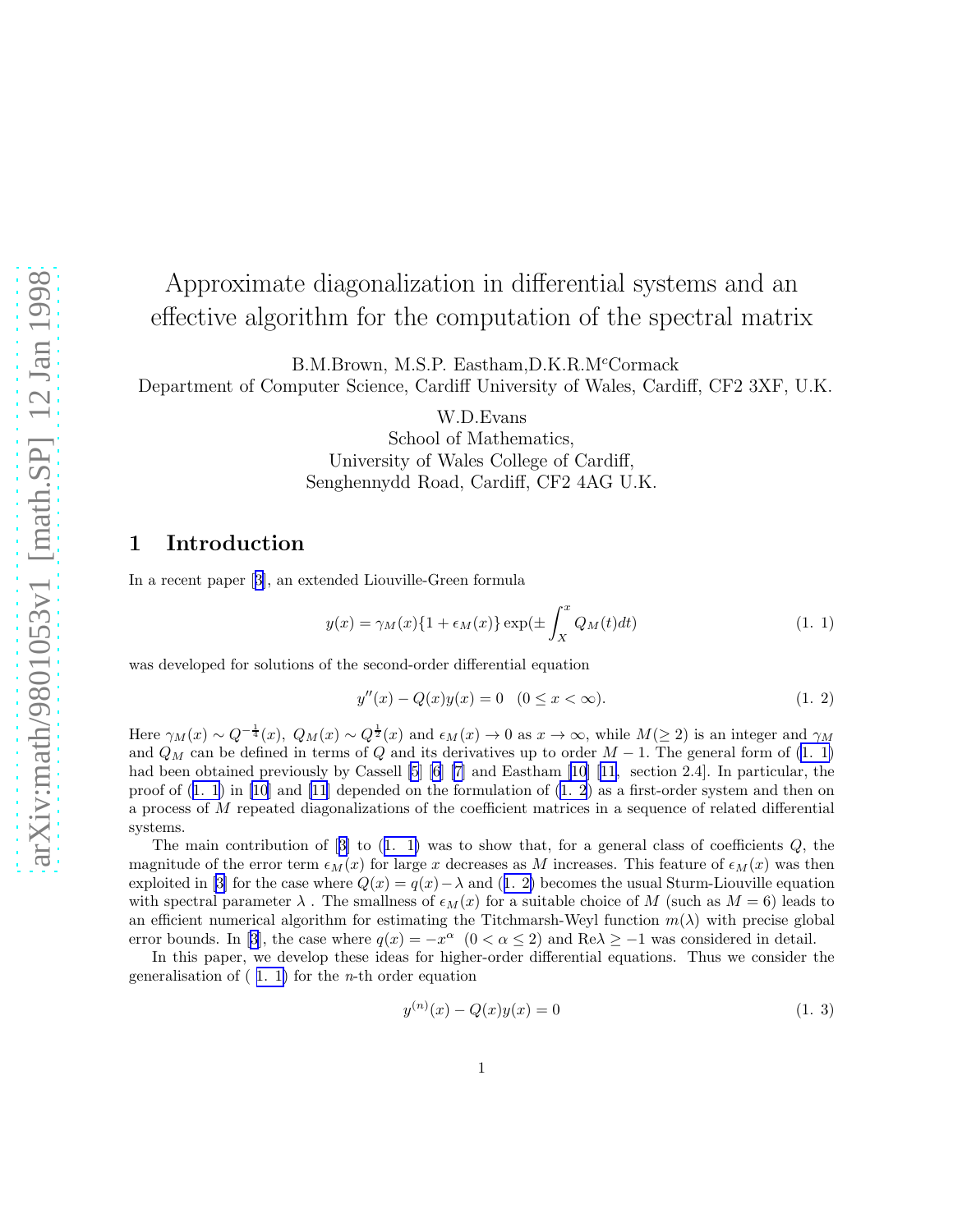<span id="page-1-0"></span>again with improving estimates on  $\epsilon_M$  as M increases. In the case where n is even,  $n = 2\nu$ , and  $Q(x) = (-1)^{\nu} {\lambda - q(x)}$ , we have a  $\nu \times \nu$  spectral matrix  $(m_{ij}(\lambda))$  which corresponds to the Titchmarsh-Weyl function  $m(\lambda)$  [\[14](#page-26-0)], and we can again apply our estimates for  $\epsilon_M$  to obtain numerical estimates for the spectral matrix.

There are however certain difficulties which arise when  $n > 2$  and which were not present for the second-order equation  $(1, 2)$ . The first is that, when  $n > 2$ , it is no longer possible to diagonalize the  $n \times n$  matrices in the associated first-order systems in the same explicit way as when  $n = 2$ . We overcome this difficulty by adopting an approximate diagonalization process and this approach is discussed in sections 2 and 3. Second, this approximate procedure necessarily involves differential systems whose coefficient matrices contain a greater number of terms than when  $n = 2$ , and we have to develop a new algorithm for generating and collating these terms. These matters are introduced in sections 4-5. Then in section 6, we develop a computational algorithm to perform the repeated diagonalization. The estimation of error terms leading to  $\epsilon_M$  presents fewer difficulties and it is also dealt with in section 6. The application to the spectral matrix  $(m_{ij}(\lambda))$  is naturally less simple than when  $n = 2$  because the underlying spectral theory involves several  $L^2(0,\infty)$  solutions of the differential equation rather than just one such solution. We cover this application in sections 7 and 8 with special reference to the example  $q(x) = -x^{\alpha}$  ( $\alpha > 0$ ). In section 9 we are able to give independent confirmation of our results when  $\alpha = 1$ in terms of the higher-order Airy equation. Finally, in section 10 we indicate possible extensions of our work and, in both sections 8 and 10, we comment on the effectiveness of our methods as compared with the recent alternative approach of Bennewitz et al.[[2\]](#page-25-0).

### 2 Diagonalization in differential systems

In this section we introduce the theoretical basis for estimating and improving error terms in the solution of differential systems. These error terms give rise to  $\epsilon_M$  in (2. 1) and in the corresponding formulae for ([1. 3](#page-0-0)) (see [\(3. 14\)](#page-4-0) in the next section). The main components of the discussion are covered in the three subsections (a)-(c) below, and we frame the discussion in terms of the system

$$
Z'(x) = x^{\beta} \{ D + O(x^{-\gamma}) \} Z(x), \tag{2.1}
$$

where D is a constant diagonal  $n \times n$  matrix,

$$
D = \mathrm{dg}(d_1, ..., d_n)
$$

with distinct  $d_k$  and the O−term refers to  $x \to \infty$ . Also,  $\beta > 0$  and  $\gamma > 0$ . If in addition  $\beta - \gamma < -1$ , (2. 1) has the standard Levinson form[[20\]](#page-26-0) [[11,](#page-26-0) section 1.3 ]

$$
Z' = (\Lambda + R)Z \tag{2.2}
$$

in which  $\Lambda$  is diagonal and  $R$  is  $L(a,\infty)$ , and the Levinson asymptotic theorem [\[11,](#page-26-0) Theorem 1.3.1] states that there are solutions  $Z_k$   $(1 \leq k \leq n)$  of  $(2, 1)$  such that

$$
Z_k(x) = (e_k + \eta_k) \exp(\int_a^x t^\beta d_k dt)
$$
\n(2. 3)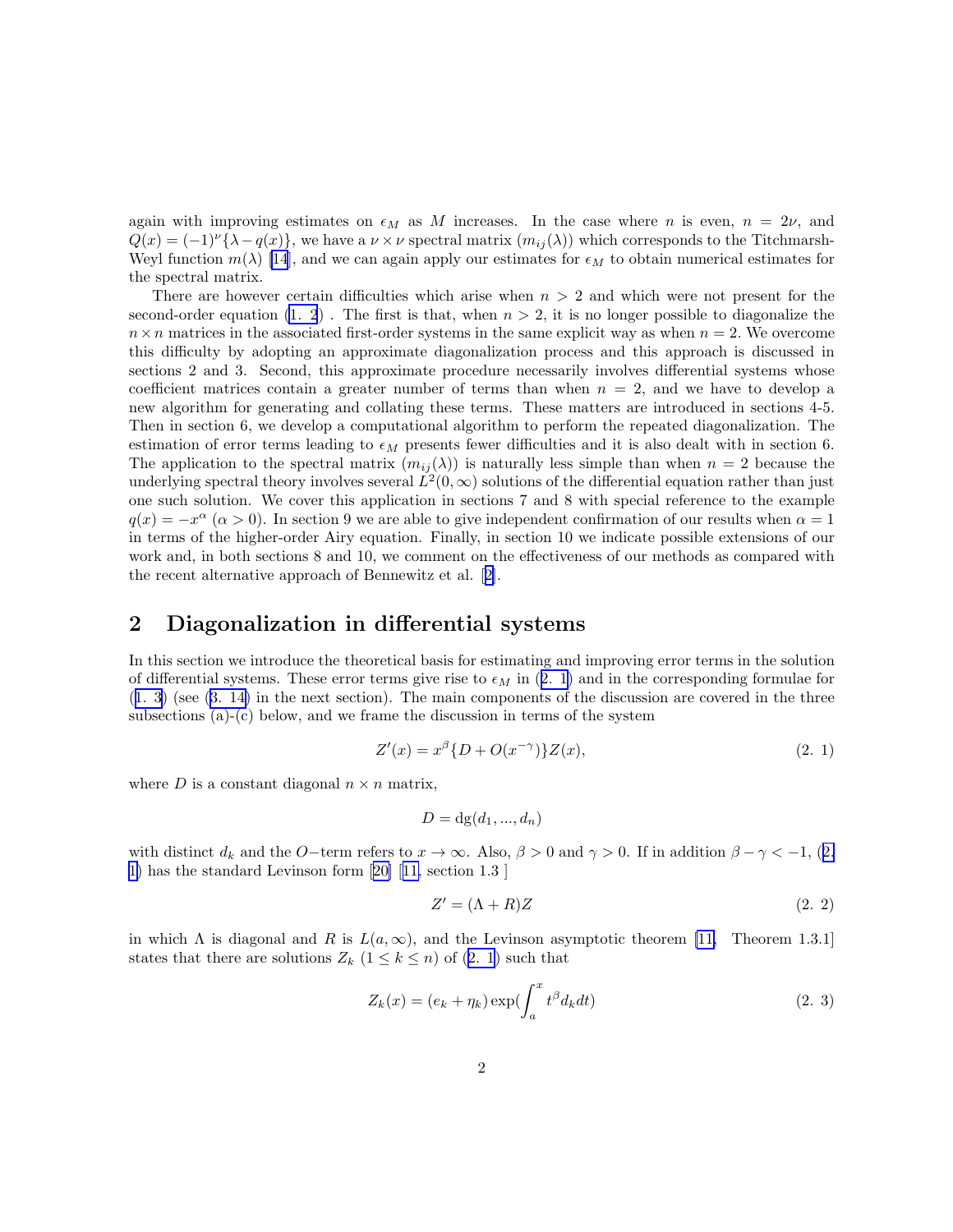<span id="page-2-0"></span>where  $e_k$  is the unit coordinate vector in the k–direction and  $\eta_k \to 0$  as  $x \to \infty$ . The size of  $\eta_k$  is related to the size of  $x^{\beta - \gamma}$  as  $x \to \infty$  in a manner to be made precise in section 3.

(a) Exact Diagonalization We first consider the effect of expressing the coefficient matrix in [\(2. 1](#page-1-0)) in its diagonal form and, as a start, we suppose that the O-term is simpley  $x^{-\gamma}C$ , where C is a constant. Thus we write

$$
T^{-1}(D + x^{-\gamma}C)T = D_1,
$$
\n(2. 4)

where  $D_1$  is the diagonal matrix formed by the eigenvalues of  $D+x^{-\gamma}C$  and T is the approximate identity matrix formed by the eigenvectors. Then

$$
D_1 = D + O(x^{-\gamma}), \quad T = I + O(x^{-\gamma}), \quad T' = O(x^{-\gamma - 1})
$$

as  $x \to \infty$ . The transformation

$$
Z = TW \tag{2.5}
$$

therefore takes([2. 1](#page-1-0)) into

$$
W' = x^{\beta} (D_1 - x^{-\beta} T^{-1} T') W = x^{\beta} \{D_1 + O(x^{-\beta - \gamma - 1})\} W.
$$
 (2. 6)

Hencethe effect of the transformation (2. 5) is to replace the perturbation  $x^{-\gamma}$  in ([2. 1\)](#page-1-0) by one of smaller magnitude  $x^{-\beta-\gamma-1}$  in (2. 6).

Eventhough  $(2, 6)$  does not have quite as simple a form as we specified in  $(2, 1)$ , the argument which leads from  $(2. 1)$  to  $(2. 6)$  can again be applied to  $(2. 6)$  to yield a sequence of systems

$$
W'_m = x^{\beta} (D_m + R_m) W_m \tag{2.7}
$$

with approximately constant diagonal matrices  $D_m$  and perturbations  $R_m$  of magnitude  $x^{-m(\beta+1)-\gamma}$  ( $m=$ 1, 2, ...). The Levinson formula (2.3) can be applied to any system in the sequence, and the term  $\eta_k$  will have a corresponding order of magnitude. The transformation back to the original system([2. 1](#page-1-0)) via the sequence of equations such as (2. 5) thus gives successively more accurate asymptotic representations of the solutions of([2. 1\)](#page-1-0).

The details of this process were given in[[3,](#page-25-0) sections 2-3] for the case where [\(2. 1](#page-1-0)) arises from (1.2) and all the matrices are  $2 \times 2$ . These details depended on the explicit knowledge of all necessary eigenvalues and eigenvectors in equations such as  $(2. 4)$ . When  $n > 2$ , however, such explicit knowledge is not available in (2. 4). In this paper, we overcome this difficulty by modifying (2. 4) and considering instead an approximate diagonalization process which is based on the one introduced by Eastham [\[9](#page-26-0)][[11,](#page-26-0) section 1.7 ].

(b) Approximate Diagonalization The matrix T in (2. 5) has the form  $T = I + P$ , where  $P = O(x^{-\gamma})$ , and the idea now is to modify (2. 5) to

$$
Z = (I + P)W\tag{2.8}
$$

witha different, but explicit P. It follows from  $[11, (1.7.2)$  $[11, (1.7.2)$  $[11, (1.7.2)$  and  $(1.6.13)]$  that  $(2. 8)$  represents an approximation to  $(2, 5)$  if P is defined by

$$
PD - DP = x^{-\gamma}(C - \text{dg}C) \tag{2.9}
$$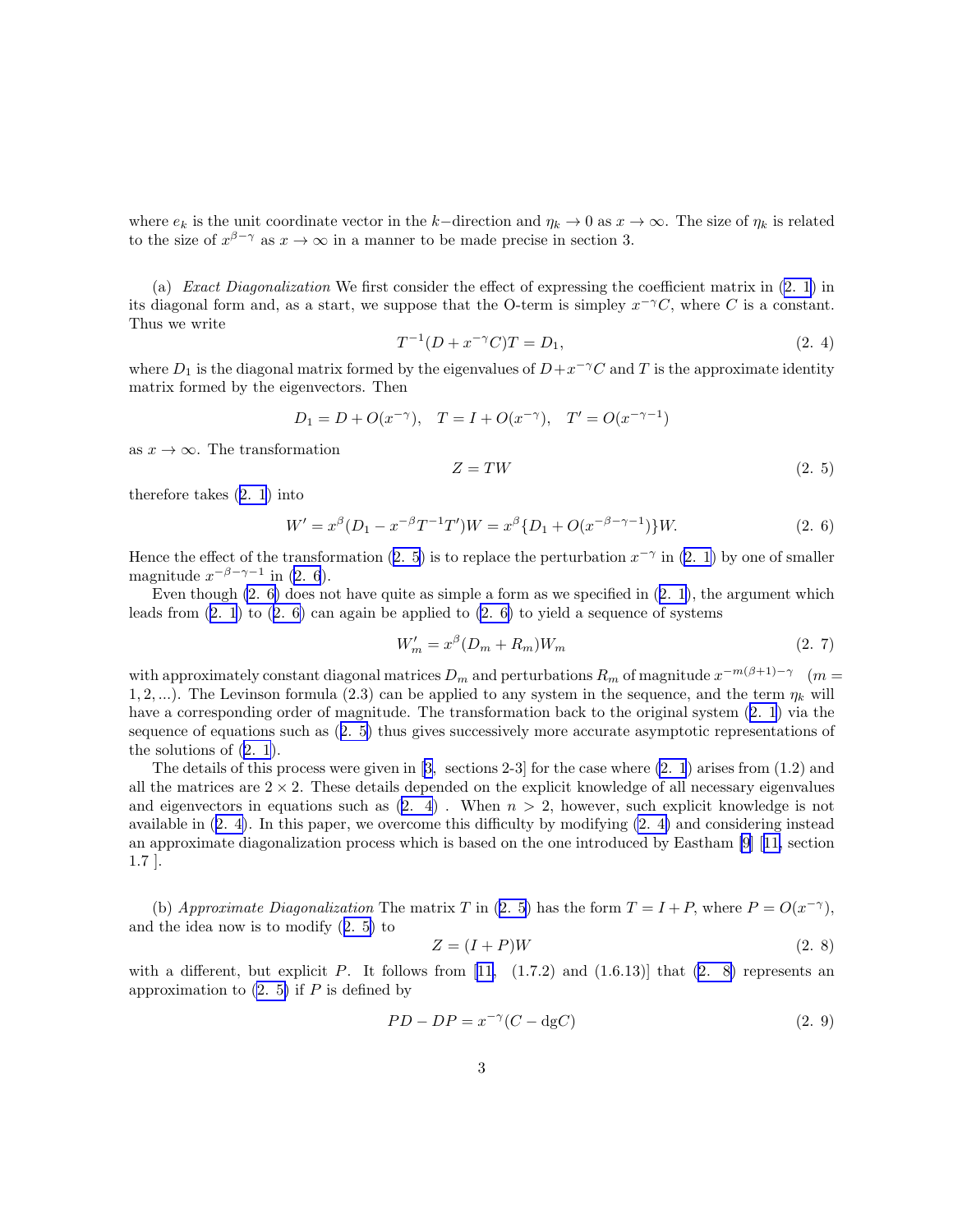<span id="page-3-0"></span>with  $\text{dg}P = 0$ . Thus the entries  $p_{ij}$  in P are defined by

$$
p_{ij} = x^{-\gamma} c_{ij} / (d_j - d_i) \quad (i \neq j).
$$
 (2. 10)

By  $(2. 8)$  and  $(2.9)$ , we obtain in place of  $(2. 6)$ 

$$
W' = x^{\beta} \{D + x^{-\gamma} (I + P)^{-1} (CP + \text{dg}C) - x^{-\beta} (I + P)^{-1} P' \} W
$$
  
=  $x^{\beta} \{D_1 + x^{-\gamma} (I + P)^{-1} (CP - P \text{dg}C) - x^{-\beta} (I + P)^{-1} P' \} W.$  (2. 11)

Here

$$
D_1 = D + x^{-\gamma} \text{dg}C \tag{2.12}
$$

and, by (2. 10), the other two groups of terms are respectively  $O(x^{-2\gamma})$  and  $O(x^{-\beta-\gamma-1})$ , of which the latter dominates if  $\gamma > \beta + 1$ . We note that (2. 11) contains more terms than [\(2. 6\)](#page-2-0), but this is the price to be paid for having explicit terms derived from (2. 10).

(c) Further approximation Repetition of the process  $(2, 8)$  -  $(2, 11)$ , but with  $(2, 11)$  as the starting point, involves the diagonal entries of  $D_1$  in place of  $d_j$  and  $d_i$  in (2. 10). Thus powers of x appear increasingly in the denominators of the P−matrices. This causes problems when we seek to develop computing and numerical procedures for implementing the repeated transformations, particularly because repeated differentiation of such matrices is involved, as indicated by the appearance of  $P'$  in (2. 11). Accordingly, we shall retain the original constant entries  $d_j$  and  $d_i$  in the denominators as we go through the process. This further approximation adds new terms to the coefficient matrices  $\{\ldots\}$  in the sequence of systems corresponding to (2. 11). It is this last method that we adopt in this paper and, after these introductory remarks, we defer further details to section 4 where we deal with the actual system([2. 1\)](#page-1-0) whicharises from  $(1, 3)$ .

# 3 Asymptotic formulae for solutions

The dominant form of the solutions of  $(1.3)$  for large x is known subject to suitable conditions on  $Q$  [[11,](#page-26-0) section 2.9 ]. Our aim here is to obtain an explicit estimate for the error term in the asymptotic formulae, which is suitable for our purposes in sections 4-6. We begin with the system formulation

$$
Z' = (\Lambda + R)Z \tag{3.1}
$$

of $(1.3)$  which is given in [[11,](#page-26-0) section 2.9]. Here

$$
\Lambda = Q^{1/n} \mathrm{dg}(\omega_1, \ldots, \omega_n),\tag{3.2}
$$

where

$$
\omega_k = \exp\{2(k-1)\pi i/n\}
$$

are the n−th roots of unity, and

$$
R = -\Omega^{-1} \Lambda_1 \Omega,\tag{3.3}
$$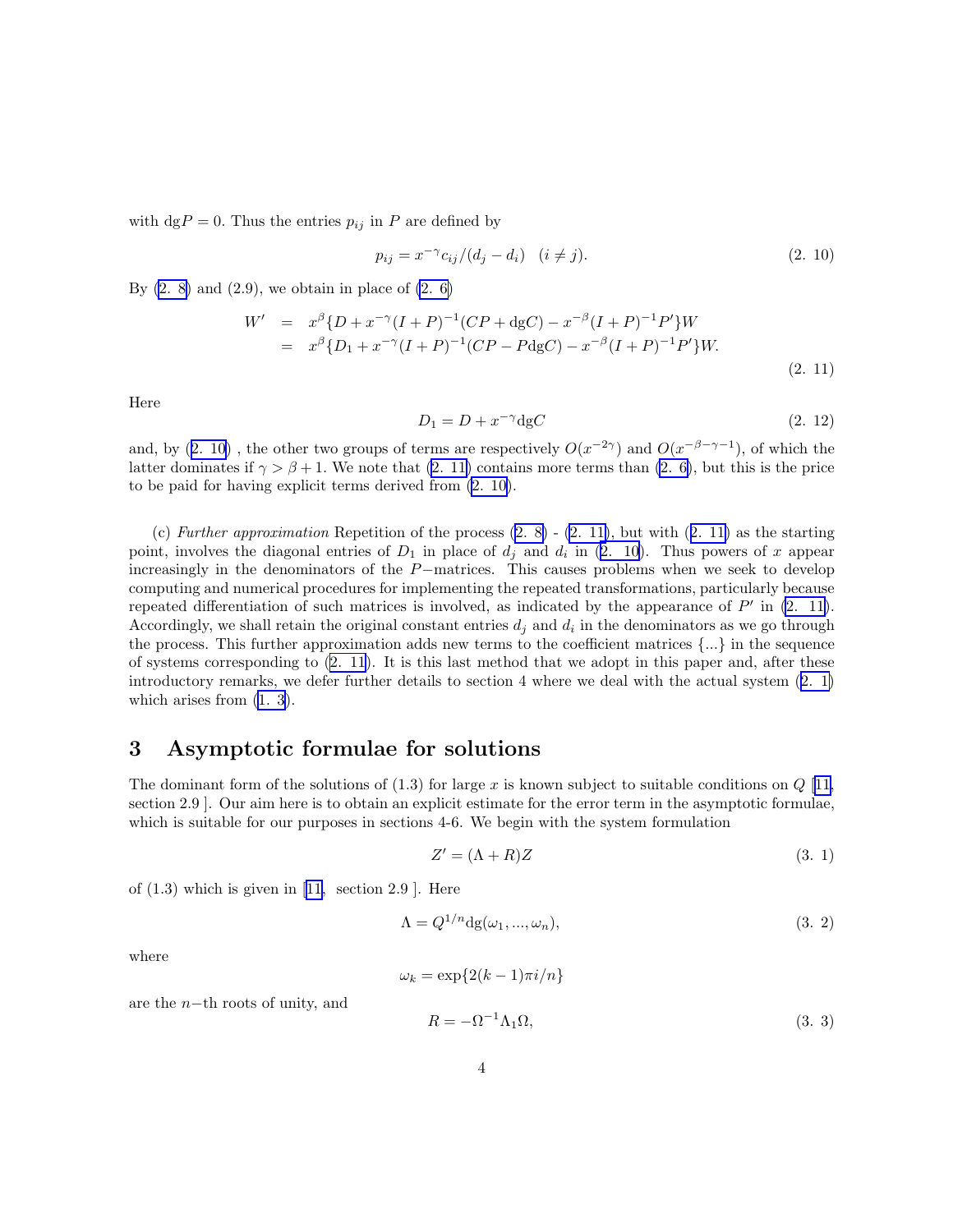<span id="page-4-0"></span>where

$$
\Lambda_1 = n^{-1}(Q'/Q) \text{dg}(0, 1, ..., n-1),\tag{3.4}
$$

while  $\Omega$  and  $\Omega^{-1}$  have  $(j, k)$  entries  $\omega_k^{j-1}$  and  $n^{-1} \omega_j^{-(k-1)}$  respectively. The connection between Z and y in [\(3. 1\)](#page-3-0) and([1. 3](#page-0-0)) is

$$
Y = \{ \mathrm{dg}(1, Q^{1/n}, Q^{2/n}, \dots, Q^{(n-1)/n}) \} \Omega Z \tag{3.5}
$$

where Y has components  $y, y', ..., y^{(n-1)}$ . It follows from  $(3, 2)$  -  $(3, 4)$  that  $(3, 1)$  can be written in the form

$$
Z' = Q^{1/n}(D + Q'Q^{-1-1/n}C)Z,
$$
\n(3. 6)

where  $C$  is constant and

$$
D = dg(\omega_1, ..., \omega_n). \tag{3.7}
$$

In the case where Q and its derivatives sufficiently resemble  $x^{\alpha}$  ( $\alpha > 0$ ) and its derivatives, the system (3. 6) essentially has the form [\(2. 1\)](#page-1-0) with  $\gamma = 1 + \alpha/n$ , and the ideas in section 2 for improving the error term apply. At this point, we note that the diagonal entries in C are all  $-(n-1)(2n)^{-1}$  [\[11](#page-26-0), (2.9.25)] andthis, together with  $(2. 12)$ , governs our definition of  $D_M$  and  $D_m$  in  $(3. 10)$  and  $(4. 4)$  $(4. 4)$  below.

The sequence of transformations to be defined in section 4 takes (3.6) into the form

$$
Z'_M = Q^{1/n}(D_M + R_M)Z_M, \t\t(3.8)
$$

where

$$
Z = \{\prod_{1}^{M-1} (I + P_m)\} Z_M = (I + P) Z_M, \tag{3.9}
$$

$$
D_M = D - (n-1)(2n)^{-1}Q'Q^{-1-1/n}I + \Delta_M
$$
\n(3. 10)

and  $R_M \in L(X,\infty)$ . Also  $P(x)$  and  $\Delta_M(x)$  are both  $o(1)$  as  $x \to \infty$ . We can now state and prove a lemma which gives the asymptotic form of the solutions of (1.3), incorporating an explicit estimate of the error term derived from a knowledge of  $R_M$ . In the lemma we write  $P = (p_{ij})$  and  $\Delta_M = \text{dg}(\delta_{1M},...,\delta_{nM})$ .

**Lemma 3.1** Let  $M(\geq 2)$  be an integer and let  $D_M$ ,  $R_M$  and P be as in  $(3. 8)$  -  $(3. 10)$ . In some interval  $[X,\infty)$ , let

$$
\operatorname{Re}\{(\omega_j - \omega_k + \delta_{jM} - \delta_{kM})Q^{1/n}\} \quad (1 \le j, k \le n)
$$
\n
$$
(3.11)
$$

have constant sign (either  $\geq 0$  or  $\leq 0$ ), with

$$
|\int_{X}^{\infty} \text{Re}\{(\omega_j - \omega_k + \delta_{jM} - \delta_{kM})Q^{1/n}\}dt| = \infty
$$
\n(3. 12)

for  $j \neq k$ . Also, let

$$
\int_{X}^{\infty} |Q^{1/n}(t)R_M(t)dt| < \infty.
$$
\n(3. 13)

Then, for  $1 \leq k \leq n$  and  $1 \leq r \leq n$ , (1.3) has solutions  $y_k$  such that

$$
y_k^{(r-1)} = Q^{-(n+1-2r)/2n} \{ \omega_k^{r-1} + \sum_{j=1}^n \omega_j^{r-1} \left( \eta_j + p_{jk} + \sum_{l=1}^n p_{jl} \eta_l \right) \} \exp \left( \int_X^x Q^{1/n}(t) \{ \omega_k + \delta_{kM}(t) \} dt \right) (3.14)
$$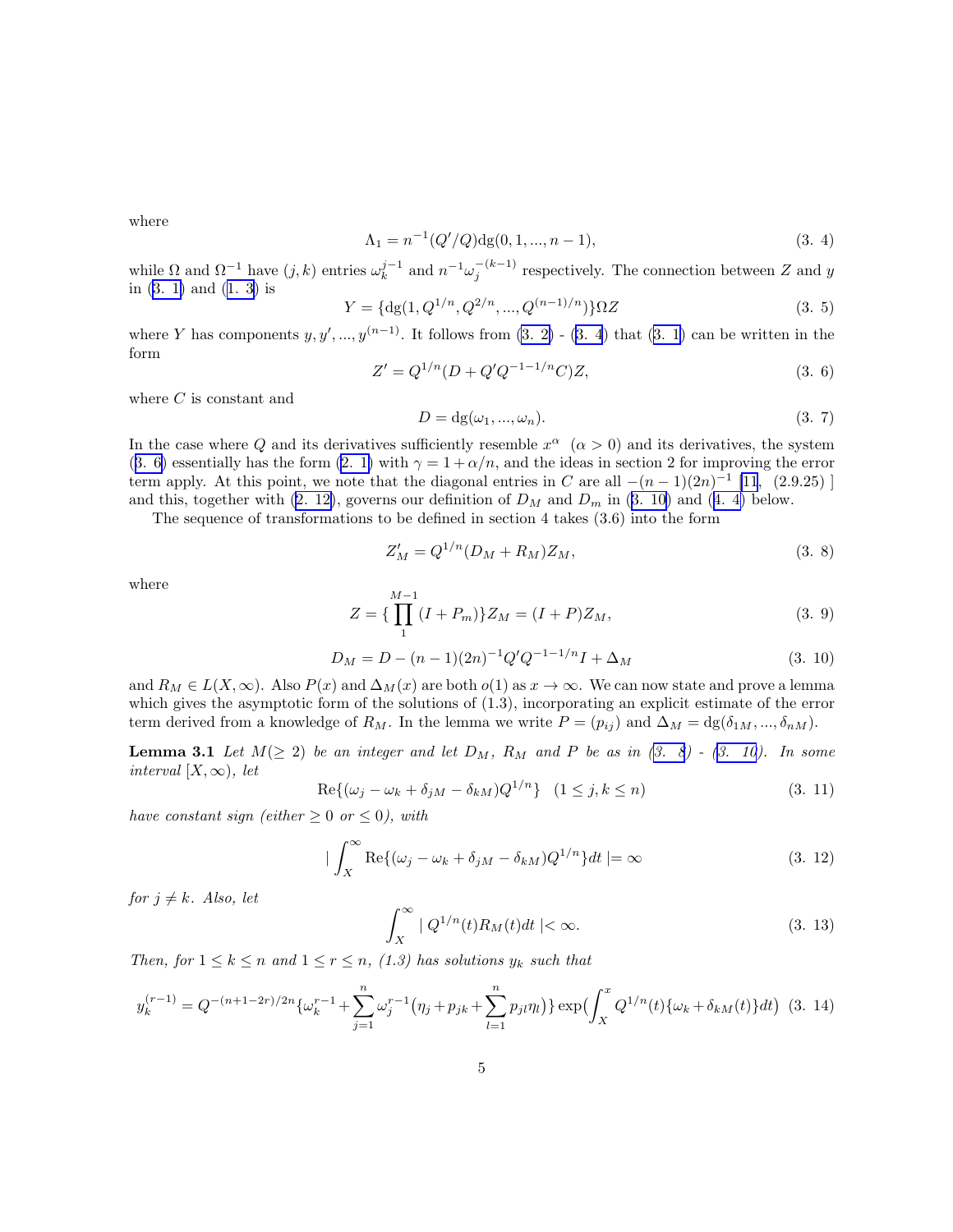<span id="page-5-0"></span>where, in  $[X,\infty)$ , the  $\eta_j$   $(1 \leq j \leq n)$  satisfy the estimate

$$
|\eta_j(x)| \leq \int_X^{\infty} |Q^{1/n}(t)| ||R_M(t)|| dt / (1 - n \int_X^{\infty} |Q^{1/n}(t)| ||R_M(t)|| dt)
$$
 (3. 15)

with  $\| R_M \| = \max | r_{ijM} | (1 \leq j, k \leq n)$  in terms of the entries in  $R_M$ .

**Proof.**By  $(3. 11)$  and  $(3. 13)$  $(3. 13)$  $(3. 13)$ , we can apply the Levinson Theorem [\[11](#page-26-0), Theorem 1.3.1] to the system  $(3. 8)$  $(3. 8)$ ,and then transform back to Y via  $(3. 9)$  $(3. 9)$  and  $(3. 5)$  to obtain vectors Y with the form

$$
Y = dg(1, Q^{1/n}, ..., Q^{(n-1)/n})\Omega(I+P)(e_k+u)
$$
  
 
$$
\times \exp\left(\int_X^x [Q^{1/n}\{\omega_k + \delta_{kM}\} - (n-1)(2n)^{-1}(Q'/Q)](t)dt\right),
$$
 (3. 16)

where $u = o(1)$  and we have used ([3. 10](#page-4-0)). Let u have components  $\eta_j$  ( $1 \le j \le n$ ). Then [\(3. 14\)](#page-4-0) follows from  $(3. 16)$  on taking the r− th component on each side.

Itremains to establish  $(3. 15)$  and, to do this, we proceed as in  $[11, (1.4.23)$  $[11, (1.4.23)$  $[11, (1.4.23)$  and  $(1.4.13)]$ . It follows from [\(3. 11\)](#page-4-0) and [\(3. 12\)](#page-4-0) that, in the notation of [\[11,](#page-26-0) (1.4.13)], the non-zero entries of  $\Phi_1(x)\Phi^{-1}(t)$  and  $\Phi_2(x)\Phi^{-1}(t)$ are all  $\leq 1$  in modulus. Hence [[11,](#page-26-0) (1.4.13)] (with  $a = X$  here) gives

$$
| \eta_j(x) | \leq \int_X^{\infty} \left( | Q^{1/n} r_{jkM} | + \sum_{l=1}^n | Q^{1/n} r_{jlM} \eta_l | \right) dt.
$$

Thus, if  $H = \max |\eta_j|$   $(X \le x < \infty, 1 \le j \le n)$ , we obtain

$$
H \leq \int_X^{\infty} \left( \mid Q^{1/n} \mid \mid \mid R_M \mid \mid + Hn \mid Q^{1/n} \mid \mid \mid R_M \mid \mid \right) dt.
$$

Hence

$$
H \leq \int_X^{\infty} |Q^{1/n}| ||R_M|| dt / \left(1 - n \int_X^{\infty} |Q^{1/n}| ||R_M|| dt\right),
$$

and (3. 15) follows.

# 4 The sequence of transformations

In this section we define the transformations

$$
Z_m = (I + P_m)Z_{m+1} \quad (1 \le m \le M - 1)
$$
\n(4. 1)

whichlead from  $(3. 6)$  to  $(3. 8)$  $(3. 8)$  in the manner introduced in section  $2(c)$ . A typical system in the process is

$$
Z'_m = Q^{1/n} (D_m + R_m) Z_m \tag{4.2}
$$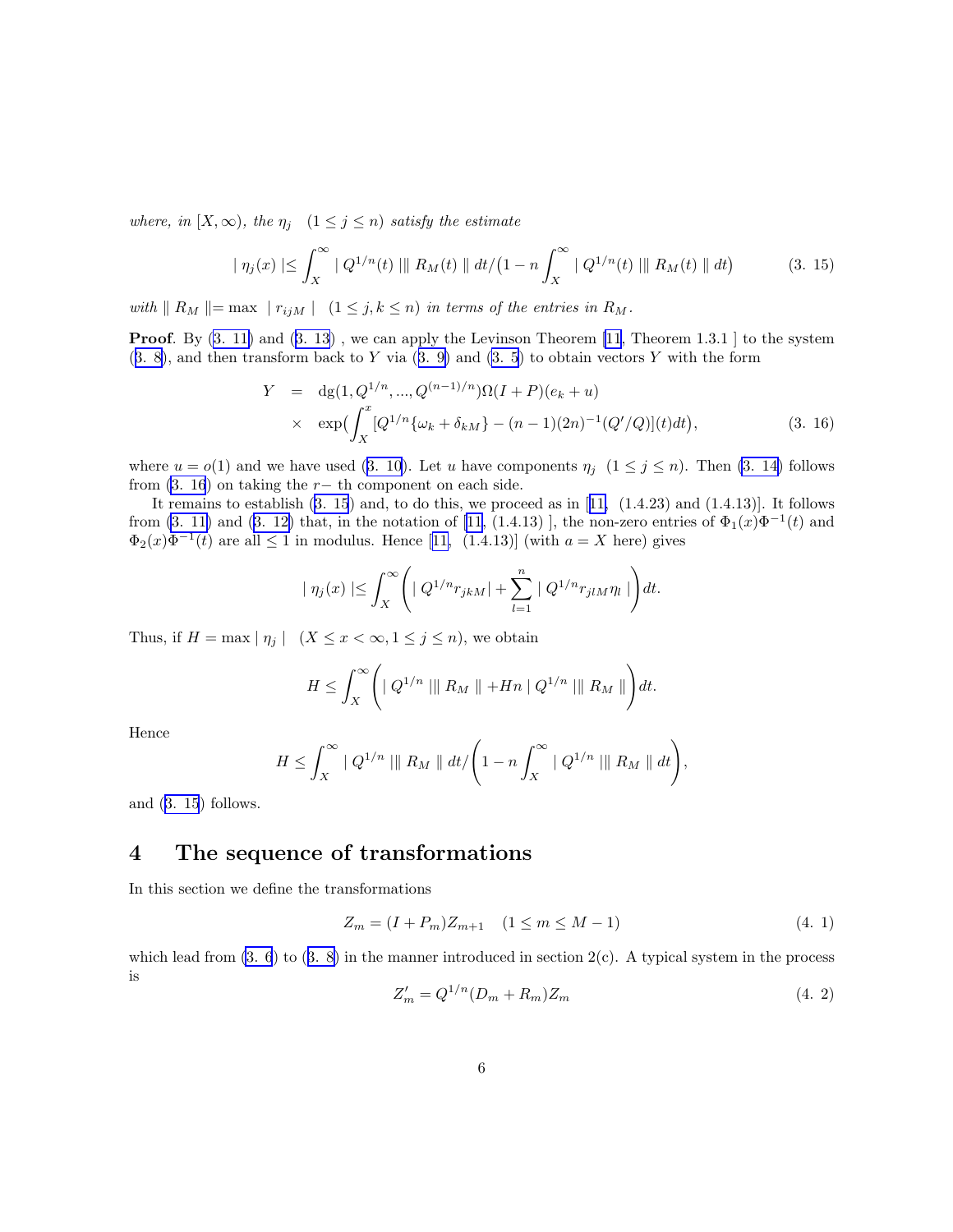<span id="page-6-0"></span>with [\(3. 6\)](#page-4-0) being the case  $m = 1$ . In [\(3. 6](#page-4-0)), we emphasise the role of the diagonal terms in C by taking these terms over to  $D$  as in  $(3, 10)$ . Thus we define

$$
D_1 = D + \frac{1}{2}(n-1)pI, \ R_1 = Q'Q^{-1-1/n}(C - \text{dg}C)
$$
\n(4. 3)

with D as in [\(3. 7](#page-4-0))and  $p = (Q^{-1/n})' = -n^{-1}Q'Q^{-1-1/n}$ . Then, again as in ([3. 10\)](#page-4-0), we write

$$
D_m = D_1 + \Delta_m \quad (m \ge 2). \tag{4.4}
$$

Now, as indicated by [\(2. 11\)](#page-3-0),  $R_m$  will contain terms of different orders of magnitude as  $x \to \infty$ , and we wish to identify these terms according to their size. Hence we write

$$
R_m = V_m + E_m = V_{1m} + V_{2m} + \dots + V_{\mu m} + E_m,
$$
\n(4.5)

where

$$
V_{km} = o(V_{jm}) \quad (x \to \infty, k > j)
$$
\n
$$
(4.6)
$$

and

$$
E_m = o(V_{\mu m}) \quad (x \to \infty). \tag{4.7}
$$

Here  $E_m$  represents terms which are already of the accuracy that we require in [\(3. 15\)](#page-5-0), while the  $V_{jm}$ represent terms which are not of that accuracy and which have to be replaced by smaller-order terms as we go through the transformation process in the manner discussed in section 2. Also, as in the case of (4. 3), we arrange that

$$
\mathrm{d}gV_{1m} = 0.\tag{4.8}
$$

Todiscuss a typical step in the process leading to  $(3, 8)$ , we substitute  $(4, 1)$  into  $(4, 2)$  to obtain

$$
(I + P_m)Z'_{m+1} + P'_m Z_{m+1}
$$
  
=  $Q^{1/n}(D_m + R_m)(I + P_m)Z_{m+1}$   
=  $Q^{1/n}\{(I + P_m)D_m + D_m P_m - P_m D_m + V_{1m} + V_{1m} P_m$   
+  $(R_m - V_{1m})(I + P_m)Z_{m+1}$ . (4. 9)

Now we define  $P_m$  by

$$
P_m D - D P_m = V_{1m} \tag{4.10}
$$

with  $\text{d}gP_m = 0$ , this definition being consistent in the diagonal entries because of (4. 8). Thus the entries  $p_{ijm}$  in  $\mathcal{P}_m$  are defined by

$$
p_{ijm} = v_{ij1m}/(\omega_j - \omega_i), \qquad (4.11)
$$

againas indicated by  $(2, 9)$ ,  $(2, 10)$  and section  $2(c)$ . It follows from  $(4, 4)$  and  $(4, 10)$  that, in  $(4, 9)$ , we have

$$
D_m P_m - P_m D_m + V_{1m} = \Delta_m P_m - P_m \Delta_m = T_m, \qquad (4.12)
$$

say. Hence, so far, (4. 9) gives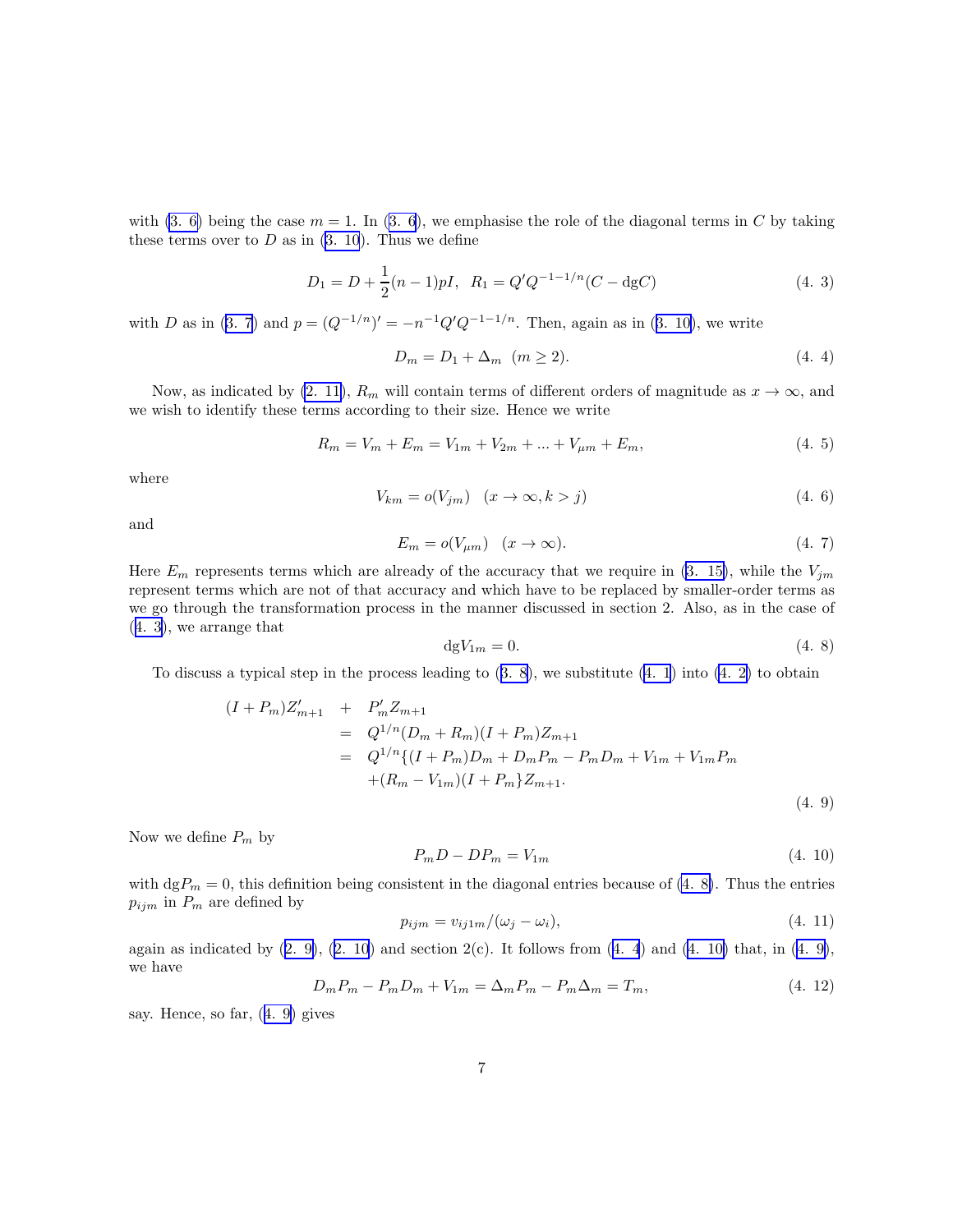$$
Z'_{m+1} = Q^{1/n} \{ D_m + (I + P_m)^{-1} (-Q^{-1/n} P'_m + T_m + V_{1m} P_m + (R_m - V_{1m})(I + P_m)) \} Z_{m+1}.
$$
\n(4. 13)

<span id="page-7-0"></span>We wish to show that this can be expressed as

$$
Z'_{m+1} = Q^{1/n} (D_{m+1} + R_{m+1}) Z_{m+1}, \tag{4.14}
$$

where $R_{m+1}$  has a similar form to ([4. 5\)](#page-6-0):

$$
R_{m+1} = V_{m+1} + E_{m+1} = V_{1,m+1} + \dots + V_{\mu,m+1} + E_{m+1},
$$
\n(4. 15)

but with a different  $\mu$ , and where the  $V_{j,m+1}$  can be obtained constructively from the  $V_{j,m}$ . Also, as in ([4. 8\)](#page-6-0), we shall arrange that

$$
dgV_{1,m+1} = 0.\t\t(4. 16)
$$

We establish (4. 15) by writing

$$
(I + P_m)^{-1} = I - P_m + P_m^2 - \dots + (-1)^{\nu} P_m^{\nu} + (-1)^{\nu+1} (I + P_m)^{-1} P_m^{\nu+1}.
$$
 (4. 17)

Here  $\nu$  is chosen so that the product

$$
(I + P_m)^{-1} P_m^{\nu+1} V_{jm},
$$

which occurs in (4. 13), has a sufficiently small order of magnitude to be included with  $E_m$  and form part of  $E_{m+1}$ . Thus  $\nu$  will differ for different j, and similarly for the other terms in (4. 13). We now group together terms of the same order of magnitude and denote the dominant term by  $S_{m+1}$ . We then obtain (4. 15) (with  $S_{m+1}$  in place of  $V_{1,m+1}$ ), where  $E_{m+1}$  has the same order of magnitude as  $E_m$  and, by([4. 11\)](#page-6-0),  $S_{m+1}$  and the  $V_{j,m+1}$  are known explicitly in terms of the  $V_{jm}$ . We complete the derivation of (4. 14) and ( 4. 15), in which (4. 16) holds, by defining

$$
D_{m+1} = D_m + \text{dg} S_{m+1} \tag{4.18}
$$

and

$$
V_{1,m+1} = S_{m+1} - \text{dg} S_{m+1}.
$$

In the next two sections, we deal with the question of developing an algorithm, to be implemented in the symbolic algebra system Mathematica, for determining the  $V_{jm}$  ( $m = 1, 2, ...$ ) and estimating the  $E_m$ .

# 5 The basis of the algorithm

Thedetails of the procedure based on  $(4.5)-(4.18)$  depend on the nature of Q. In this section we assume that

$$
Q(x) \sim (const.)x^{\alpha} \qquad (x \to \infty), \tag{5.1}
$$

where  $\alpha > 0$ , and that differentiation can be carried out in the sense that

$$
Q^{(r)}(x) = (\text{const.})x^{\alpha - r} \{1 + o(1)\}.
$$
\n(5. 2)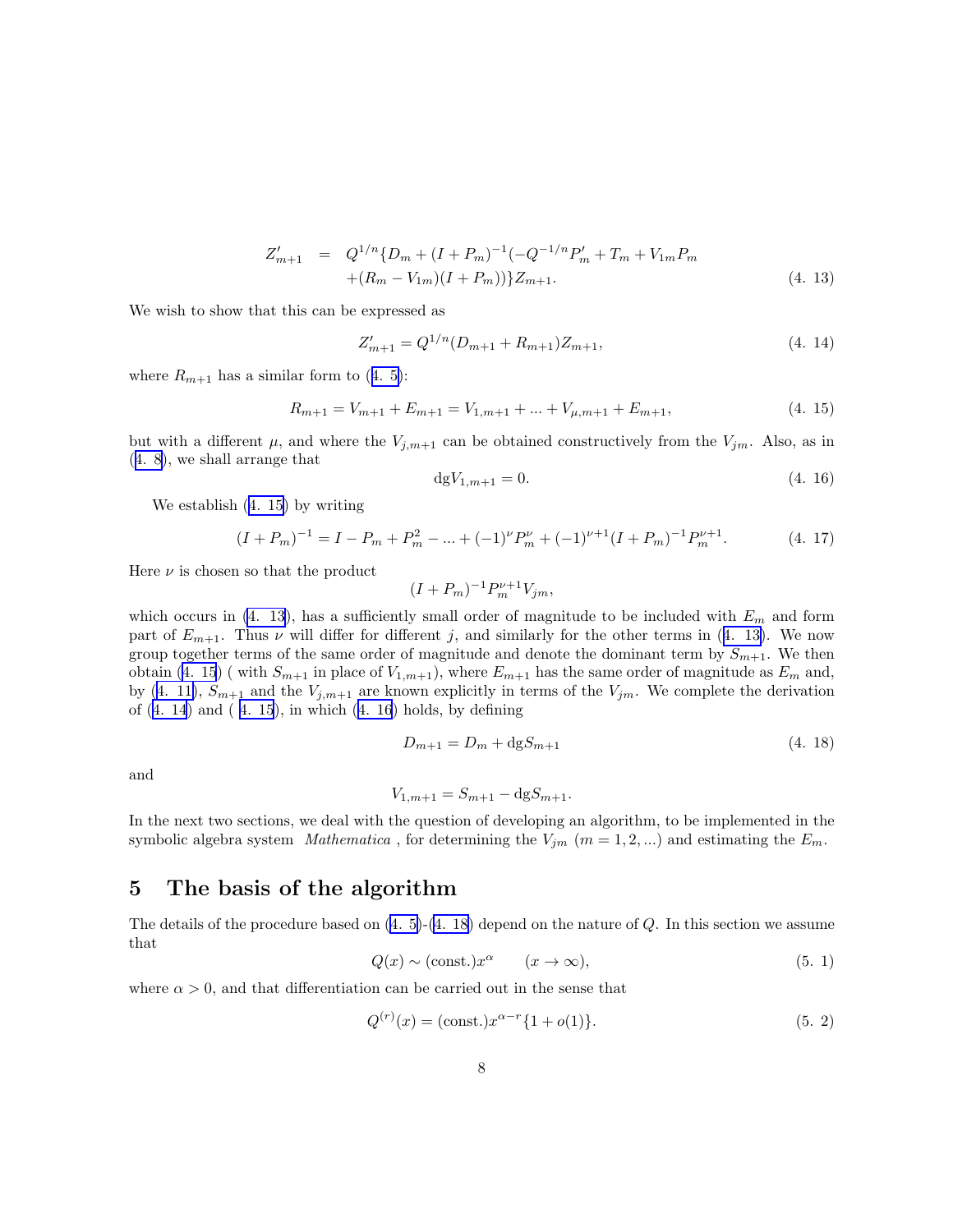<span id="page-8-0"></span>At the end of the paper, we indicate the modifications which are made to accommodate other types of  $Q$ .

Westart the detailed examination of  $(4. 5)-(4. 7)$  $(4. 5)-(4. 7)$  with the cases  $m = 1$  and 2. When  $m = 1$ ,  $(4. 2)$  $(4. 2)$ is $(3, 6)$  and, as in  $(4, 3)$ , we have

$$
D_1 = D + \frac{1}{2}(n-1)pI, \quad R_1 = Q'Q^{-1-1/n}(C - \text{dg}C) = O(x^{-a}),\tag{5.3}
$$

by  $(5. 1)$  and  $(5. 2)$ , where

$$
a = 1 + \alpha/n. \tag{5.4}
$$

So far, we have only  $\mu = 1$  and  $E_1 = 0$  in [\(4. 5](#page-6-0)). Then [\(4. 13](#page-7-0)) is simply

$$
Z_2' = Q^{1/n} \{ D_1 + (I + P_1)^{-1} S_2 \} Z_2,
$$
\n(5. 5)

where

$$
S_2 = -Q^{-1/n}P'_1 + R_1P_1.
$$
\n(5. 6)

By $(4. 11)$  and  $(5. 1)-(5. 3)$  $(5. 1)-(5. 3)$  $(5. 1)-(5. 3)$ , we have

$$
P_1 = O(x^{-a}), \quad S_2 = O(x^{-2a}).
$$
\n(5. 7)

For the inverse matrix in (5. 5), we use [\(4. 17](#page-7-0)) and, at this point, we specify the accuracy to be representedby the  $E_m$  in ([4. 5\)](#page-6-0). We require

$$
E_m = O(x^{-(N+2)a})
$$
\n(5. 8)

forall m and a fixed integer  $N \geq 0$ . Thus the process leading to ([3. 8\)](#page-4-0) ends when ([4. 5\)](#page-6-0) reduces to

$$
R_M = E_M. \tag{5.9}
$$

Then by [\(4. 17\)](#page-7-0), we have

$$
(I+P_1)^{-1}S_2 = \left(\sum_{j=1}^N (-1)^{j-1} P_1^{j-1}\right)S_2 + (-1)^N (I+P_1)^{-1} P_1^N S_2.
$$

Thus(5. 5) is the case  $m = 2$  of ([4. 2\)](#page-5-0), where [\(4. 5\)](#page-6-0) holds with  $\mu = N$ ,  $V_{j2} = (-1)^{j-1} P_1^{j-1} S_2$  $(2 \leq j \leq N)$  and

$$
E_2 = (-1)^N (I + P_1)^{-1} P_1^N S_2.
$$

Also, as in([4. 18](#page-7-0)),

$$
D_2 = D_1 + dgS_2, \ \ V_{12} = S_2 - dgS_2.
$$

We note that, by  $(5, 7)$ ,

$$
V_{j2} = O(x^{-(j+1)a}), \quad E_2 = O(x^{-(N+2)a})
$$
\n(5. 10)

and, by $(4. 4)$ ,

$$
\Delta_2 = \mathrm{dg} S_2 = O(x^{-2a}).
$$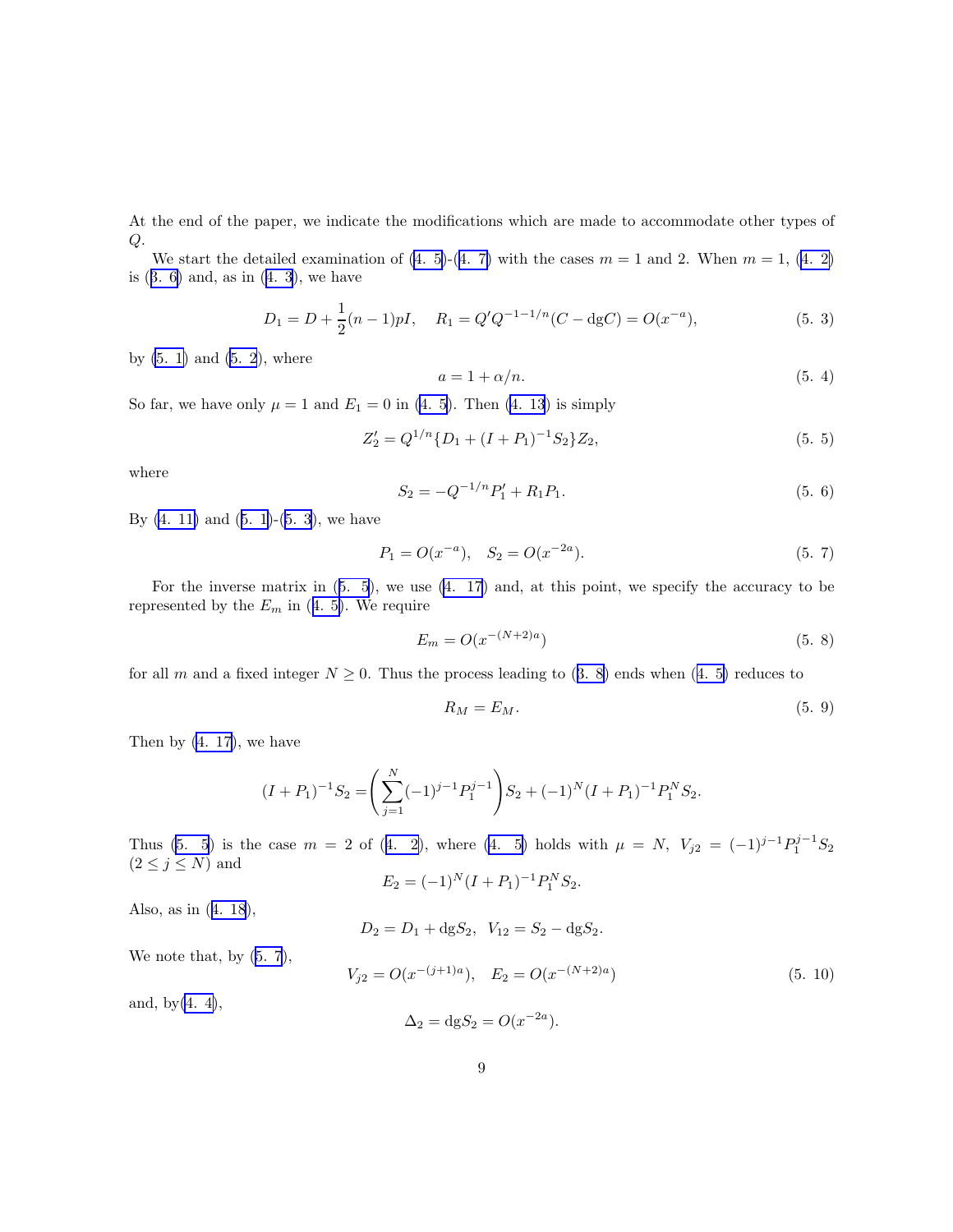<span id="page-9-0"></span>Then,since  $\Delta_m$  ( $m \geq 3$ ) is obtained from ([4. 18\)](#page-7-0) by adding successively smaller-order terms to  $\Delta_2$ , we have

$$
\Delta_m = O(x^{-2a})\tag{5.11}
$$

for all m.

Wemove on to general m in  $(4, 5)$ . An easy induction argument starting from  $(5, 3)$  and  $(5, 10)$ , andbased on  $(4. 11)$  $(4. 11)$  and  $(4. 17)$ , shows that

$$
V_{jm} = O(x^{-(m+j-1)a}).
$$
\n(5. 12)

Then,by  $(5, 1)$  and  $(5, 11)$ , it follows from  $(4, 11)$  and  $(4, 12)$  that

$$
P_m = O(x^{-ma}), \ Q^{-1/n} P'_m = O(x^{-(m+1)a}), \ T_m = O(x^{-(m+2)a}). \tag{5.13}
$$

It now follows from [\(4. 5\)](#page-6-0), (5. 12) and (5. 13) that, in [\(4. 14\)](#page-7-0) and([4. 15](#page-7-0)),

$$
V_{1,m+1} = -Q^{-1/n}P'_m + (V_{2m} - dgV_{2m})
$$
\n(5. 14)

andthen  $(5. 14)$  is used in  $(4. 11)$  to define  $P_{m+1}$ . A further consequence of  $(4. 5)$  $(4. 5)$  and  $(5. 12)$  is that ([5. 9\)](#page-8-0) is achieved when

$$
M = N + 2.\tag{5.15}
$$

It is not difficult to check that the order relations (5. 12) and (5. 13) are in fact exact, and we can describe (5. 12) by saying that  $V_{jm}$  has exact order  $m + j - 1$ , and similarly for (5. 13). The grouping together of terms of the same order is the basis of the algorithm which we go on to describe in more detail now.

#### 6 A symbolic algorithm for the computation of solutions

We can now use the ideas in section 5 to discuss the development of a computational algorithm for computing the solutions of [\(1. 3](#page-0-0)) over an interval  $[X,\infty)$ , subject to [\(5. 1\)](#page-7-0) ([5. 2](#page-7-0)). The algorithm is implemented in the symbolic algebra system Mathematica and we use the notation in sections 3-5 to denote the symbolic objects that we need. The algorithm computes estimates for n linearly independent solutions of [\(1. 3](#page-0-0)), and for the derivatives, and it is structured in three distinct stages. In the first stage, we shall not make any assumptions about the order of the differential equation while, for reasons of clarity, in the second and third stages our discussion is focussed on the case  $n = 4$  and more particularly on the equation

$$
y^{(4)} - x^{\alpha}y = \lambda y \quad (X \le x < \infty),\tag{6.1}
$$

where $X > 0$  and  $\alpha > 0$ , this equation being covered by ([5. 1\)](#page-7-0) and [\(5. 2\)](#page-7-0).

We recall that the discussion in sections 4-5 of this paper shows how the system

$$
Z'_m = Q^{1/n} (D_m + V_m + E_m) Z_m
$$
 (6. 2)

is transformed into

$$
Z'_{m+1} = Q^{1/n} (D_{m+1} + V_{m+1} + E_{m+1}) Z_{m+1}
$$
\n(6. 3)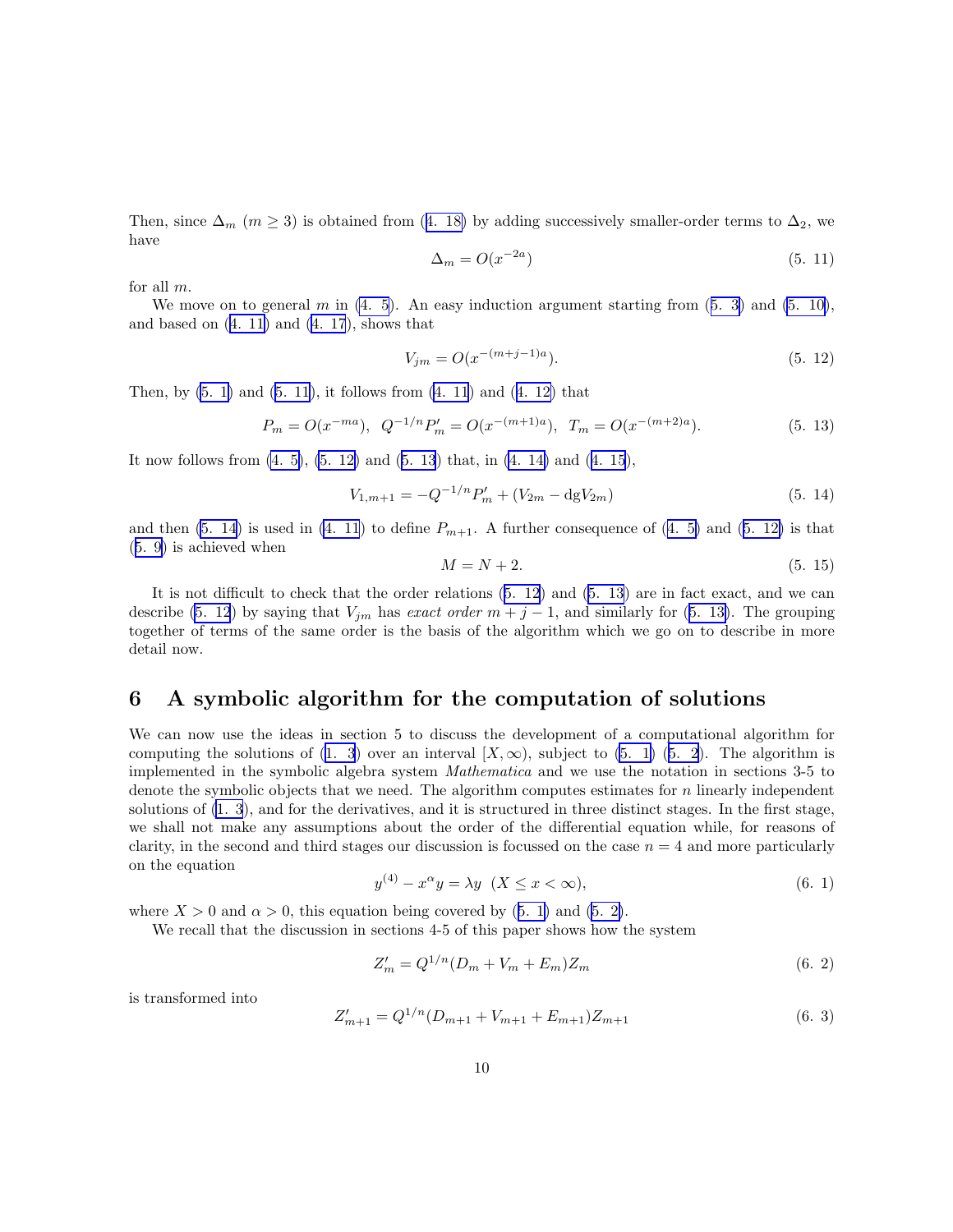<span id="page-10-0"></span>by the mapping

$$
Z_m = (I + P_m)Z_{m+1}.
$$
\n(6.4)

Here $P_m$ ,  $D_m$  and  $V_m$  are defined in ([4. 11\)](#page-6-0), [\(4. 18](#page-7-0)),([4. 5](#page-6-0)) and ([4. 8\)](#page-6-0), where  $V_{jm}$  has exact order  $m+j-1$ as described at the end of section 5. We now restate some of the features of this discussion in a suitable form for implementation in our algorithm.

First,the number  $M$  which appears in  $(3, 8)$  and  $(5, 9)$  is determined by the accuracy of our working which,by  $(5. 8)$  $(5. 8)$  $(5. 8)$  and  $(5. 15)$ , can now be stated as

$$
E_m = O(x^{-Ma}) \ (2 \le m \le M). \tag{6.5}
$$

Then,by ([5. 12\)](#page-9-0), we have  $\mu = M - m$  in ([4. 5\)](#page-6-0). Next, examining the use of [\(4. 17](#page-7-0)) in [\(4. 13\)](#page-7-0), we denote byU any one of the terms in  $(4, 13)$  on which the inverse acts, excepting  $E_m$ . Thus

$$
U \in \{-Q^{-1/n}P'_m, T_m, V_{1m}P_m, V_{jm}, V_{jm}P_m \ (2 \le j \le M-m)\}.
$$
 (6. 6)

For each U, the integer  $\nu$  in [\(4. 17\)](#page-7-0) is chosen so that  $P_m^{\nu+1}U$  has sufficiently small order of magnitude to satisfy (6. 5). Since the order of U is known from [\(5. 12\)](#page-9-0) and [\(5. 13\)](#page-9-0), the computation of  $\nu$  and the grouping of terms  $(-1)^r P_m^r U$   $(0 \le r \le \nu)$  of the same order can be performed for each U and r.

By [\(4. 5\)](#page-6-0), the error term  $E_m$  appears in [\(4. 13\)](#page-7-0) in the form

$$
A_m E_m (I + P_m),
$$

where the symbol  $A_m$  stands for  $(I + P_m)^{-1}$ . This is taken as an initial definition of  $E_{m+1}$  which is then updatedas  $(4. 17)$  $(4. 17)$  $(4. 17)$  is used for each U, to yield the final  $E_{m+1}$  in  $(4. 15)$ .

Thisdiscussion leads to the following algorithm, based on ([4. 11\)](#page-6-0) and ([4. 17\)](#page-7-0), for computing the  $V_{im}$ and  $S_m$ — and hence the  $D_m$  and  $V_m$ — in sections 4 and 5.

Algorithm6.1 (1) First input M to fix both the number of iterations required for  $(3.8)$ and the order  $(6. 5)$  of  $E_M$ .

- $(2)$  Start with  $D_1$  and  $V_1$ , and put  $E_1 = 0$ .
- ( 3 ) For  $m = 1$  to  $M 1$ ,  $E_{m+1} = A_m E_m (I + P_m)$ .
- $(4)$  For each U in (6. 6), determine v, the number needed in [\(4. 17\)](#page-7-0).
- ( 5 ) Update error term, i.e.  $E_{m+1} = E_{m+1} + (-1)^{\nu} A_m P_m^{\nu+1} U$ .
- (6) For  $r = 0$  to  $\nu$ , determine the exact order  $\rho = mr + (order\ of\ U)$  of  $P_m^r U$ .
- ( 7 ) Update  $V_{\rho-m,m+1} = V_{\rho-m,m+1} + (-1)^r P_m^r U \ (\rho m \ge 2).$ Then,as in  $(5. 14)$  $(5. 14)$ ,

$$
S_{m+1} = -Q^{-1/n}P'_m + V_{2m}
$$

and

$$
V_{1,m+1} = S_{m+1} - \text{dg} S_{m+1}.
$$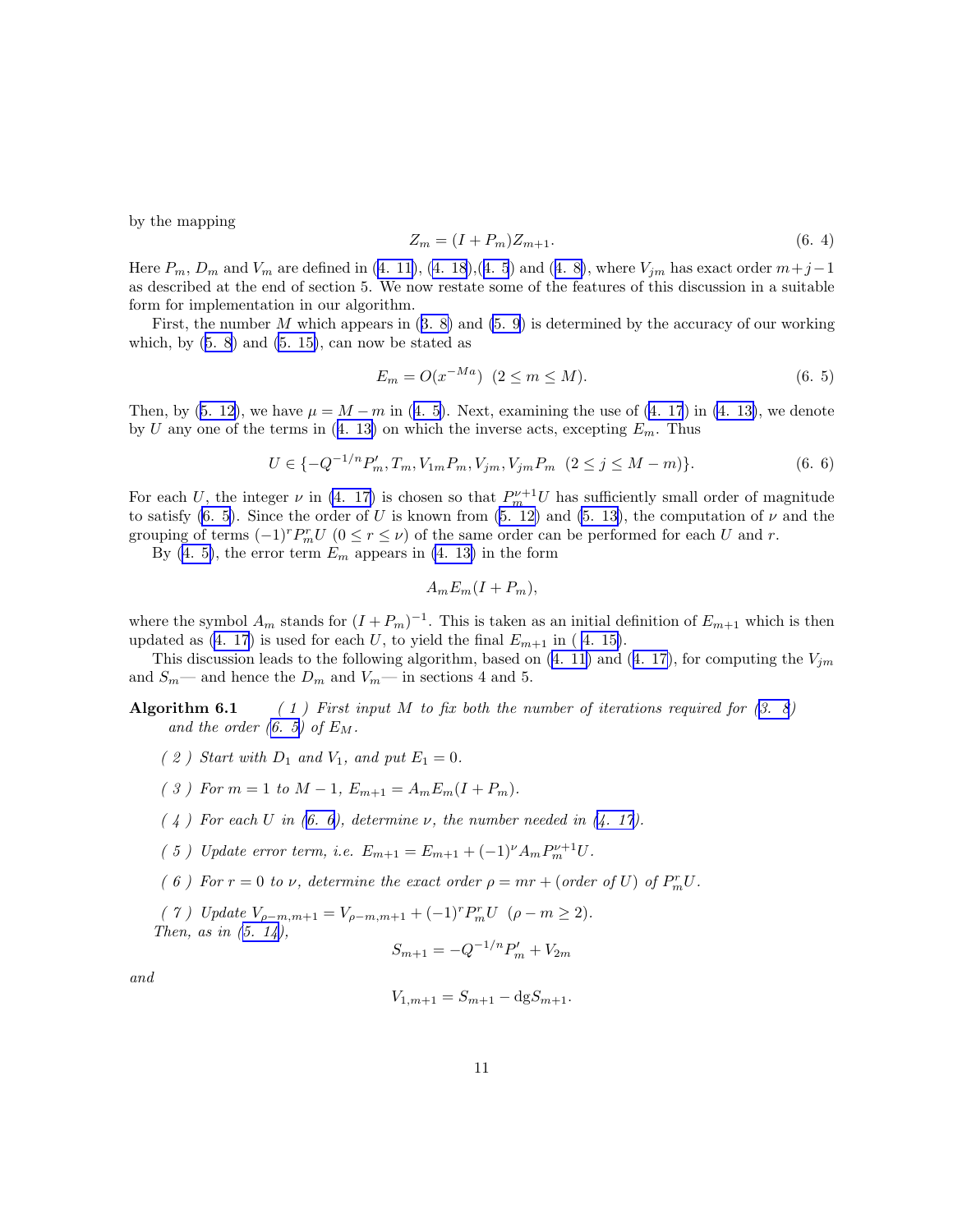<span id="page-11-0"></span>At any stage in the algorithm,  $S_{m+1}$  depends on the terms  $D_j$ ,  $P_j$ ,  $P'_j$  and  $V_j$   $(1 \leq j \leq m)$ . However, simplifications can be made by retaining earlier terms  $S_j$  where possible. This reduces the number of terms in the computation of  $S_{m+1}$  with consequent economy in the algorithm. We illustrate this point by giving the results for  $S_3$  and  $S_4$  which are first obtained in terms of  $V_1, V_2, P_1$  etc, and then the previously computed definition of  $S_2$  is used dynamically to simplify the expressions for  $S_3$  and  $S_4$ . Thus we have

$$
S_2 = -\frac{P'_1}{Q^{\frac{1}{n}}} + V_1 P_1 \quad \text{(as in (5.6))}
$$
\n
$$
S_3 = -\frac{P'_2}{Q^{\frac{1}{n}}} + T_1 - P_1 S_2
$$
\n
$$
S_4 = -\frac{P'_3}{Q^{\frac{1}{n}}} + T_2 - P_1 T_1 + V_2 P_2 + P_1^2 S_2.
$$

We also give the error term  $E_5$  as an example:

$$
E_5 = A_4 A_3 A_2 A_1 \{ P_1^2 T_1 - P_1^3 S_2 \} (I + P_2)(I + P_3)(I + P_4)
$$
  
+  $A_4 A_3 A_2 \{ (-P_1 T_1 + P_1^2 S_2 - P_1 S_2 + T_1) P_2$   
-  $P_2 (S_2 - P_1 T_1 + P_1^2 S_2 + T_2 + V_2 P_2) \} (I + P_3)(I + P_4)$   
+  $A_4 A_3 \{ T_3 - P_3 S_2 + V_3 P_3 + (-P_1 T_1 + P_1^2 S_2 + V_2 P_2 + T_2) P_3 \} (I + P_4)$   
+  $A_4 \left( -\frac{P_4'}{Q^{\frac{1}{n}}} + T_4 + V_4 P_4 \right).$ 

The expression

$$
S_6 = -Q^{-\frac{1}{n}}P'_5 + T_4 + (-P_1T_1 + P_1^2S_2) P_2
$$
  
- 
$$
P_2(-P_1T_1 + V_2P_2 + P_1^2S_2 + T_2) - P_1^3T_1 + P_1^4S_2 + V_3P_3
$$

which we use later in our examples, has an associated error term  $E_6$  with over 250 components. The numbers of components in  $S_8$  and  $E_8$  are about 60 and 700 respectively. This complexity indicates that the computation is intractable by hand, and that a symbolic algebra system is the only way to generate the recurrences. The algorithm is however quite cheap to compute, and we give some sample times in Table 1.

| $\boldsymbol{m}$ | duration in seconds |
|------------------|---------------------|
|                  | 1.6167              |
| 6                | 7.5000              |
|                  | 22.4167             |
|                  | 61.9833             |

Table 1: Time in seconds for computing expressions  $S_m$  and  $E_m$ .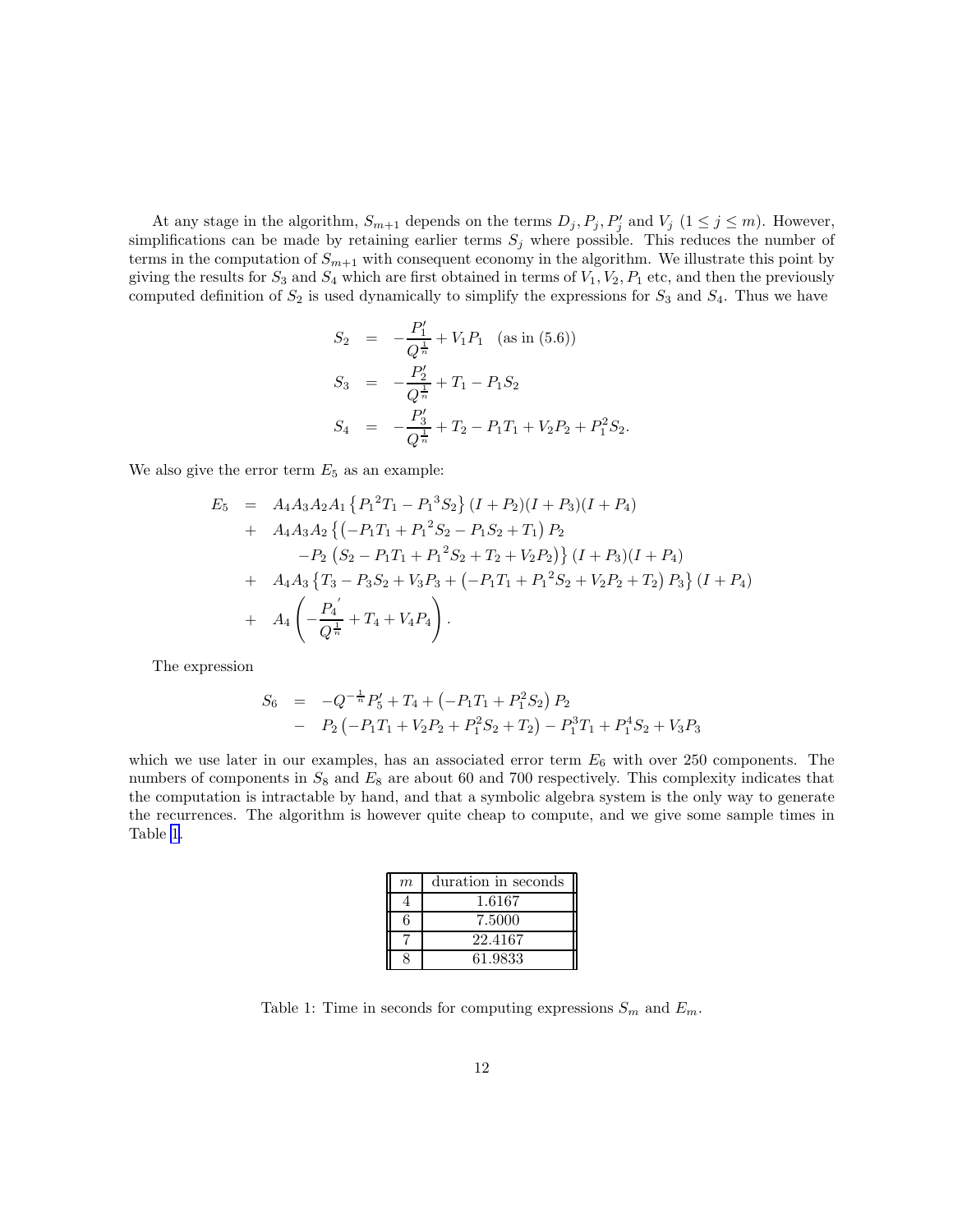<span id="page-12-0"></span>At this stage, the algorithm involves nothing more than a series of recurrence formulae in terms of objects which satisfy non-commutative multiplication and certain order relations. When we wish to go further and apply the algorithm to a specific equation  $(1, 3)$ , we need to express the recurrence formulae in terms of  $n \times n$  matrices and, in the next stage of the algorithm, we focus on  $n = 4$ . In this case [\(3. 7\)](#page-4-0) becomes  $D = dg(1, i, -1, -i)$ 

and, in [\(4. 3\)](#page-6-0),

$$
p = -\frac{1}{4}Q'Q^{-5/4}.
$$
\n(6. 7)

Also,it is easily verified from  $(3, 3)$  and  $(4, 3)$  that  $V_1 (= R_1)$  has the form to be stated now.

Algorithm 6.2 Starting with initial matrices

$$
D_1 = D + \frac{3}{2}pI,
$$
  
\n
$$
V_1 = -\frac{1}{2}p \begin{pmatrix} 0 & 1+i & 1 & 1-i \\ 1-i & 0 & 1+i & 1 \\ 1 & 1-i & 0 & 1+i \\ 1+i & 1 & 1-i & 0 \end{pmatrix},
$$

and  $E_1 = 0$ , the expressions  $S_2, ..., S_{M-1}$  generated in Algorithm [6.1](#page-10-0) are evaluated in order. These are then used in turn to generate the  $4 \times 4$  matrices  $D_2, ..., D_{M-1}$ ,  $V_2, ..., V_{M-1}$ ,  $P_2, ..., P_{M-1}$ ,  $P'_2, ..., P'_{M-1}$ .

Wenote that the process stops at  $M-1$  because ([5. 9\)](#page-8-0) implies that  $D_M = D_{M-1}$  and  $V_M = 0$ . In Algorithm6.2, we assume only that  $p$  and  $Q$  are sufficiently smooth functions related by  $(6, 7)$  and

$$
Q'' = -4Q^{\frac{5}{4}}p' + 20p^2Q^{\frac{3}{2}}.
$$
\n(6. 8)

This equation is used to express higher order derivatives of  $Q$  in terms of those of  $p$ .

There are several severe computational problems contained in this seemingly simple process of matrix multiplication and substitution. Although all the operations needed are to be found in the Mathematica system, the use of the *Substitute* command in Mathematica requires an inordinate amount of computational effort, and therefore it is necessary to consider what substitutions and simplifications are best used at each stage of the algorithm. The relationships in [\(6. 7](#page-11-0)) and (6. 8) have been found most useful in simplifying the expressions produced by this part of the algorithm. The main problem however, manifested by long computing times, lies in the exponential growth of the number of terms in the elements of the matrices  $S_m$ . For example, each of the elements of  $S_6$  consists of a sum of over one thousand terms, each of which is a product of several distinct objects. A consequence of this complexity is that, as  $m$  increases, the amount of computational effort required to perform the calculations increases exponentially. The time in cpu seconds needed to compute  $S_4$  and  $S_6$  on a SPARC 10 workstation, is given in Table [2](#page-13-0). The - indicates that is has not been possible to complete the computation within a reasonable time. This is because of the limitations in the size of memory and cpu speed that we have available.

The final stage of the algorithm deals with the remaining matter of obtaining an explicit upper bound forthe norm  $\|E_m\|$  of  $E_m$  which adds precision to the order estimate ([6. 5](#page-10-0)) and which can be used in  $(3. 15)$  $(3. 15)$  when  $m = M$ . We use the sup norm, for which the triangle and Cauchy inequalities are

$$
\parallel A + B \parallel \leq \parallel A \parallel + \parallel B \parallel, \quad \parallel AB \parallel \leq 4 \parallel A \parallel \parallel B \parallel
$$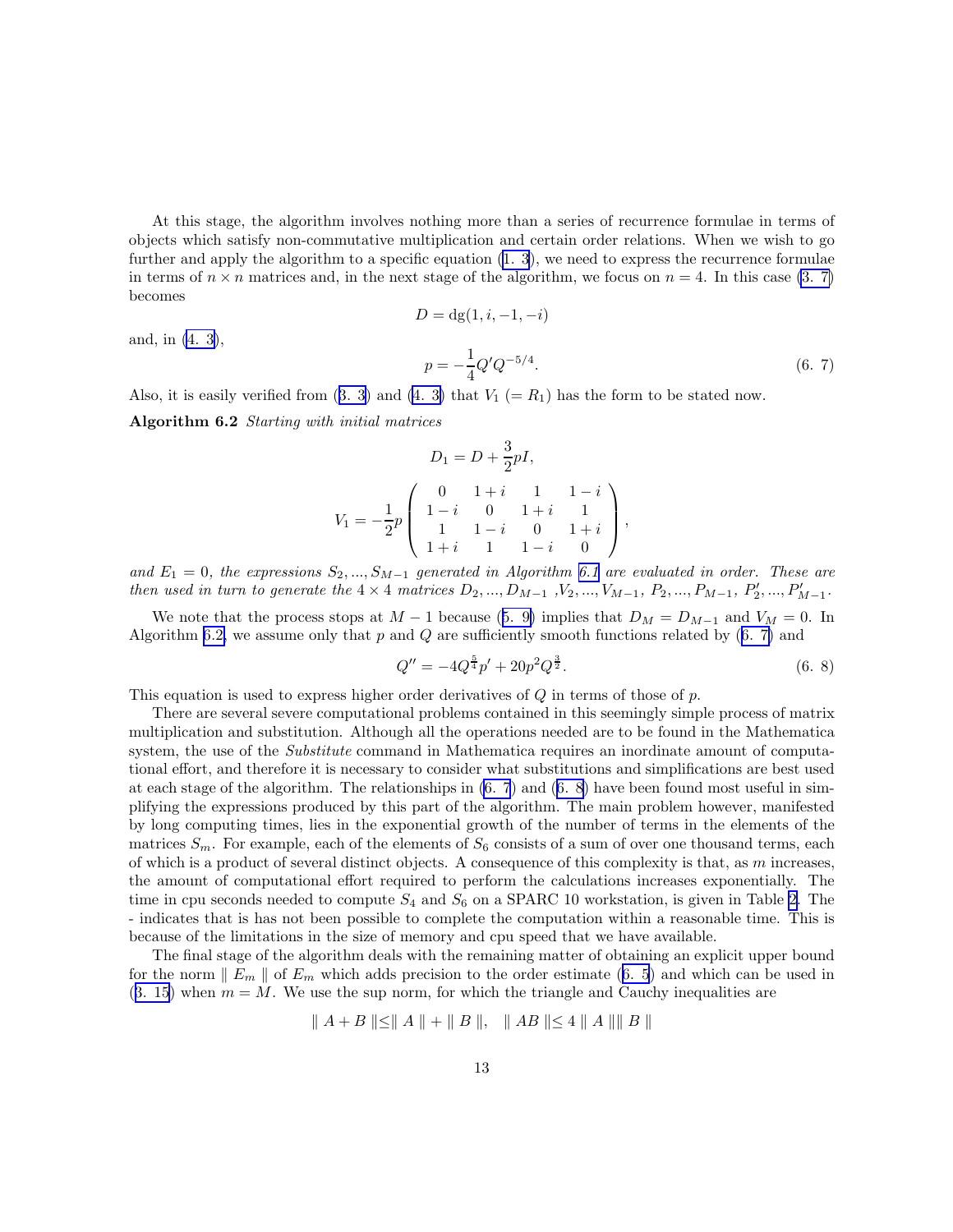| m | duration in seconds |
|---|---------------------|
|   | 74.6167             |
| 6 | 904.24              |
|   |                     |

Table 2: Time in seconds for computing matrices  $S_m$ .

<span id="page-13-0"></span>in our case of  $4 \times 4$  matrices. For the inverse matrix  $A_m = (I + P_m)^{-1}$ , we have from the geometric series

$$
|| A_m || \le 1 + \sum_{r=1}^{\infty} || P_m^r || \le 1 + \sum_{r=1}^{\infty} 4^{r-1} || P_m ||^r
$$

and hence

$$
\| A_m \| \le 1 + \| P_m \| / (1 - 4 \| P_m \|)
$$
 (6. 9)

provided that  $\| P_m \| < 1/4$ .

There is one other point to mention before discussing this final stage of the algorithm, and this is prompted by the fact that the reciprocal of Q occurs throughout the process in Algorithms [6.1](#page-10-0) and [6.2.](#page-12-0) In order to estimate this reciprocal, we require a lower bound for Q in the relevant x–interval [X,  $\infty$ ). Thus,in addition to  $(5. 1)$  $(5. 1)$  and  $(5. 2)$ , we require that

$$
|Q(x)| \ge k^{-1} x^{\alpha} \quad (X \le x < \infty) \tag{6.10}
$$

for some constant  $k > 1$ . In [\(6. 1\)](#page-9-0) itself, we have  $Q(x) = \lambda + x^{\alpha}$ , and we shall consider  $\lambda$  in the half plane

$$
\text{Re}\lambda \ge -1. \tag{6.11}
$$

Thus  $|Q(x)| \geq |Re \lambda + x^{\alpha}| \geq (1 - X^{-\alpha})x^{\alpha}$  provided that  $X > 1$ . Thus (6. 10) holds with

$$
k = (1 - X^{-\alpha})^{-1}.
$$

Algorithm 6.3 Compute the sup. norm of each matrix in  $E_m$ , using (6. 9) for the inverse matrices. Next apply the triangle and Cauchy inequalities to obtain an upper bound for the sup. norm of  $E_m$  itself.

The terms that we encounter in computing the matrix norms involve  $p$  and its derivatives. In order to obtain an upper bound for the  $k^{th}$  derivative of  $p(x)$ , we first use

$$
Q(x) = \lambda + x^{\alpha}
$$

and([6. 8\)](#page-12-0) to compute a symbolic expression for  $p^{(k)}$ . We then use the inequality (6. 10) to compute bounds for  $p^{(k)}(x)$ . In obtaining this estimate every element of every matrix which occurs in the error term  $E_M$  must be examined. The triangle and Cauchy inequalities are applied to each element and the bounds for  $|Q|$  and  $|p^{(r)}|$  are substituted with  $k \geq (1 - X^{-\alpha})^{-1}$  and the specific values of X and  $\alpha$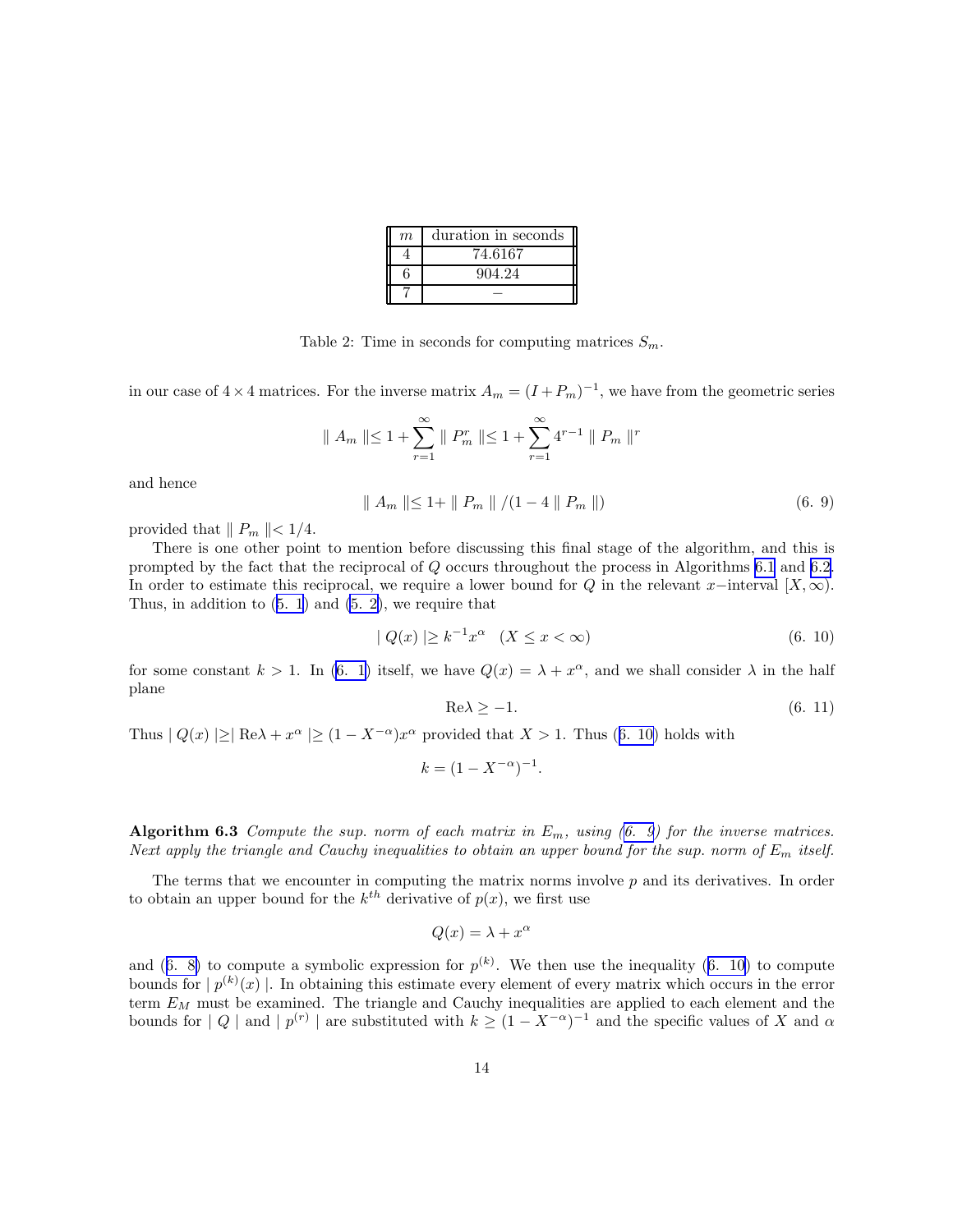<span id="page-14-0"></span>under consideration. This enables the *sup*. norm of each matrix to be computed at the point  $X$  and a precise upper bound  $\epsilon(X)$  for the error in the solutions determined. Again the amount of computational effort needed is exponentially increasing with the requested number of iterations. In table 3 we show, where possible, the amount of cpu time needed to compute these norm estimates.

| $m_{\rm c}$ | durations in seconds       |             |         |  |
|-------------|----------------------------|-------------|---------|--|
|             | $S_m, R_m, P_m, A_m$ norms | $T_m$ norms | norms   |  |
|             | 167.833                    | 148.25      | 241.33  |  |
|             | 1159.5                     | 1446.2      | 2216.25 |  |
|             | 3297.95                    |             |         |  |

Table 3: Time in seconds for computing norms where  $k = \frac{11}{10}$  and  $\alpha = 1$ .

With the completion of the three stages of our algorithm, we have all the information needed to compute the product

$$
\prod_{m=1}^{M-1} (I + P_m) \tag{6.12}
$$

which appears in [\(3. 9\)](#page-4-0)and which contributes the terms  $p_{ij}$  to ([3. 14\)](#page-4-0). Also, by ([5. 9](#page-8-0)), we have the informationneeded for the estimate ([3. 15](#page-5-0)) of  $\eta_i$  which represents the error term in [\(3. 14](#page-4-0)). Thus our algorithmcomputes the solutions  $(3. 14)$  $(3. 14)$  $(3. 14)$  of  $(1. 3)$  $(1. 3)$  to a specified accuracy based on  $(3. 15)$  $(3. 15)$ . We have of course chosen to orientate our discussion towards the example([6. 1\)](#page-9-0).

The computation associated with the product (6. 12) can be implemented symbolically only for  $M < 6$  since, for larger M, the number of terms that need to be manipulated becomes too large for the computer store that we have available, and the computation is performed numerically with an accuracy of 30 decimal digits. In table 4 we give the times needed to compute([3. 14\)](#page-4-0) using symbolic and numerical methods. The shorter time needed when  $\alpha = 1$  is a consequence of derivative terms, which are not zero for non-integer  $\alpha$ , becoming zero when  $\alpha = 1$ .

| symbolic calculation   |              | numeric calculation    |                        |              |            |
|------------------------|--------------|------------------------|------------------------|--------------|------------|
| $\alpha = \frac{1}{2}$ | $\alpha = 1$ | $\alpha = \frac{1}{2}$ | $\alpha = \frac{1}{2}$ | $\alpha = 1$ | $\alpha =$ |
| 120.65                 | 17.5167      | 149.983                | 9.55                   | 6.46667      | 13.8833    |
|                        | 182.583      |                        | 34.1333                | 11.2         | 40.5333    |
|                        | 773.8        |                        | 71.556                 | 19.35        | 84.6667    |

Table 4: Time in seconds for determining [\(3. 14\)](#page-4-0) with  $X = 10$ , and  $\lambda = 1 + i$ .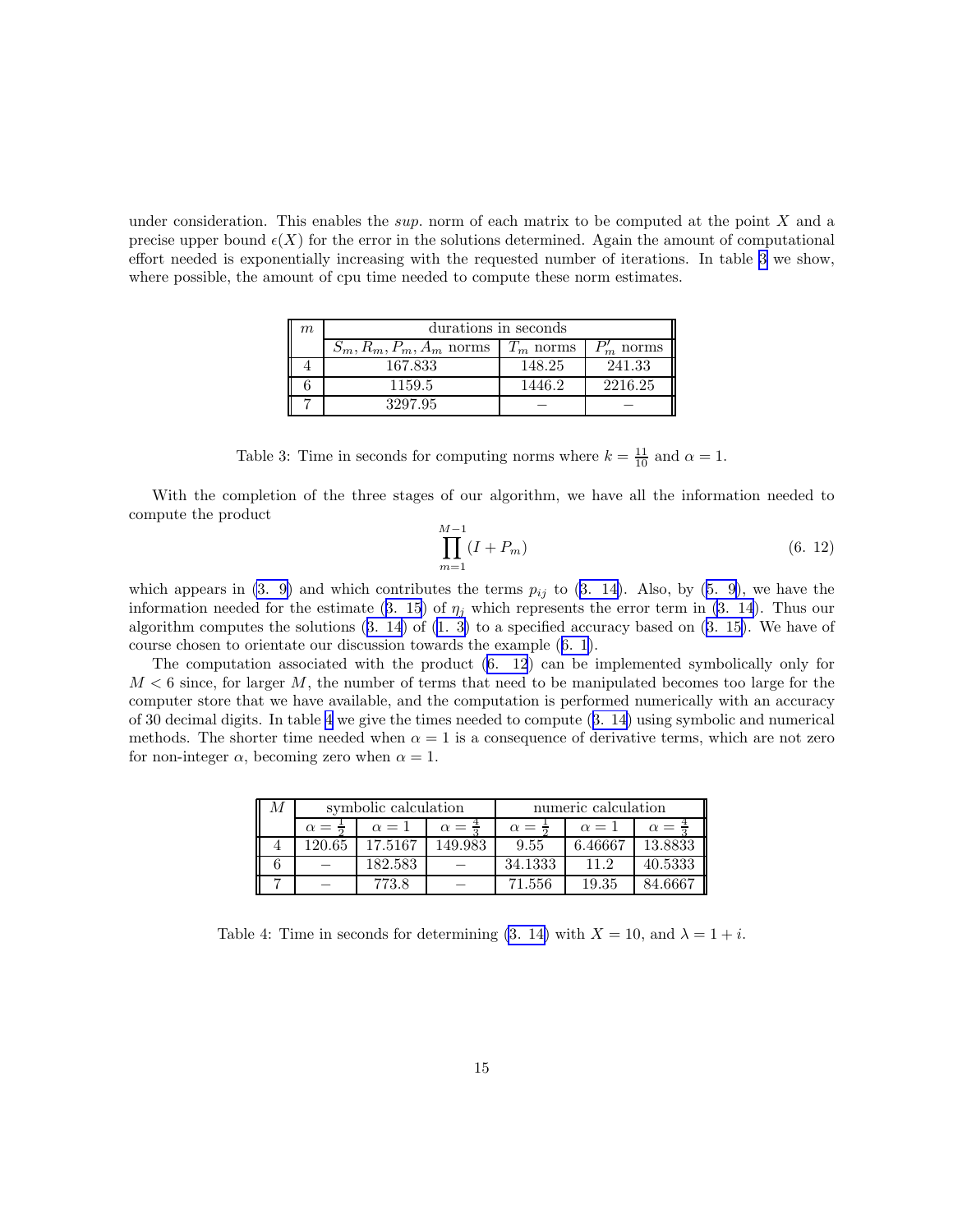#### <span id="page-15-0"></span>7 Generalised Titchmarsh-Weyl theory

The motivation for the asymptotic analysis and associated algorithm in sections 2-6 is provided by the spectral theory of the equation

$$
(-1)^{\nu} y^{(2\nu)} + q(x) y = \lambda y \quad (0 \le x < \infty)
$$
\n(7. 1)

together with boundary conditions at  $x = 0$ . Here  $q(x)$  is real-valued and locally integrable in  $[0, \infty)$  and  $\lambda$  is a complex spectral parameter. We take the boundary conditions to be the Dirichlet conditions

$$
y^{(k-1)}(0) = 0 \quad (1 \le k \le \nu) \tag{7.2}
$$

but we shall comment briefly on other choices of boundary conditions later in this section. Our purpose here is to state what we need from the spectral theory of (7. 1), and then to introduce the contribution that our methods make.

The fundamental result of Titchmarsh and Weyl in [\[25](#page-27-0),Chapter 2] and [[27\]](#page-27-0) concerns the case  $\nu = 1$ of (7. 1) and ( 7. 2), and they showed that, when Im $\lambda \neq 0$ , (7. 1) has a non-trivial solution  $\psi(x, \lambda)$ which is  $L^2(0,\infty)$ . The importance of this solution lies in writing  $\psi$  in the form

$$
\psi(x,\lambda) = \theta(x,\lambda) + m(\lambda)\phi(x,\lambda),\tag{7.3}
$$

where  $\theta$  and  $\phi$  are the solutions of (7. 1) ( with  $\nu = 1$ ) which satisfy the initial conditions

$$
\theta(0,\lambda) = 1, \ \theta'(0,\lambda) = 0; \ \phi(0,\lambda) = 0, \ \phi'(0,\lambda) = 1.
$$
 (7. 4)

The function  $m(\lambda)$  thus defined is the basis for the spectral theory of (7. 1) and (7. 2) as developed in [[25,](#page-27-0)Chapter 2] and [[27\]](#page-27-0) for the case  $\nu = 1$ . Depending on the nature of  $q(x)$ , either  $m(\lambda)$  is uniquely determined for every non-real  $\lambda$  ( the so-called limit-point case ) or  $m(\lambda)$  involves an additional parameter ( the limit-circle case). We refer to the paper by Fulton [\[15\]](#page-26-0) for a more recent critical discussion of the limit-circle case. A number of explicit examples of  $m(\lambda)$  are given in [\[25](#page-27-0), Chapter 4] for equations (7. 1) which can be solved in terms of the special functions.

The generalisation of the Titchmarsh-Weyl theory to higher-order equations, of which (7. 1) is an instance, was made by Everitt[[13\]](#page-26-0), [\[14](#page-26-0)]. Here we indicate this generalisation in the yet wider context of the Hamiltonian system

$$
JY'(x) = {\lambda A(x) + B(x)}Y(x) \quad (0 \le x < \infty),
$$
\n(7. 5)

the spectral theory of which was initiated by Atkinson[[1,](#page-25-0) Chapter 9] and further developed by Hinton andShaw in a series of papers which include [[17\]](#page-26-0), [\[18](#page-26-0)], [\[19](#page-26-0)]. In (7. 5), Y is a  $2\nu$ -component vector, A and B are Hermitian matrices with  $A \geq 0$ , and

$$
J = \left(\begin{array}{cc} 0 & -I_{\nu} \\ I_{\nu} & 0 \end{array}\right)
$$

in terms of the  $\nu \times \nu$  identity matrix  $I_{\nu}$ . We note that (7. 1) is the special case of (7. 5) in which the entries  $a_{ij}$  and  $b_{ij}$  of A and B are

$$
a_{11} = 1
$$
,  $a_{ij} = 0$  otherwise,  
 $b_{11} = -q$ ,  $b_{2\nu,2\nu} = 1$ ,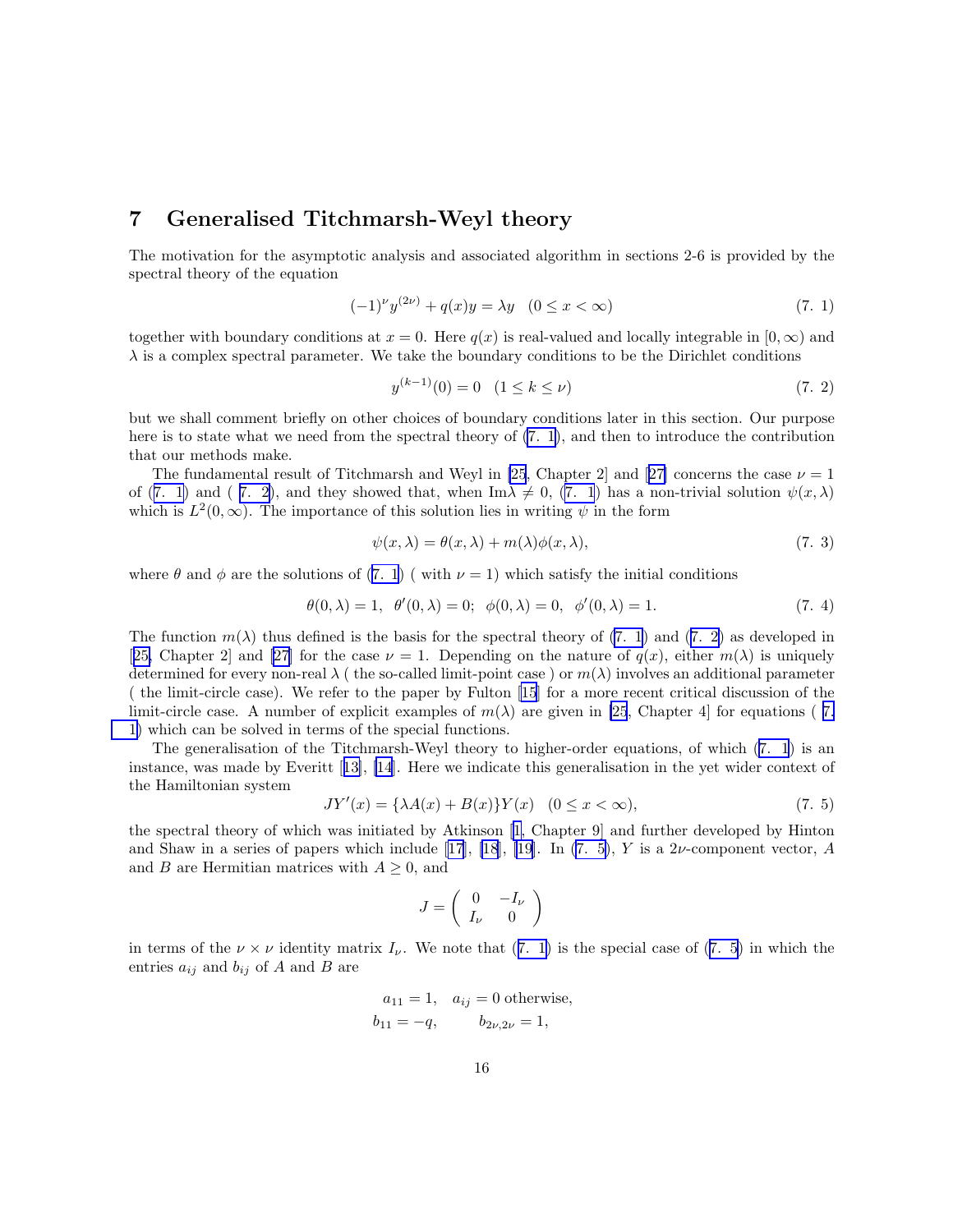$$
b_{ij} = 1
$$
  $(j = i + \nu - 1, 2 \le i \le \nu \text{ and } i = j + \nu - 1, 2 \le j \le \nu),$ 

<span id="page-16-0"></span>and  $b_{ij} = 0$  otherwise. The components  $y_i$  of Y are then given by

$$
y_i = y^{(i-1)} \ (1 \le i \le \nu), \ = (-1)^i y^{(3\nu - i)} \ (\nu + 1 \le i \le 2\nu). \tag{7.6}
$$

We now introduce the Dirichlet boundary condition

$$
(I_{\nu} 0)Y(0) = 0 \t\t(7.7)
$$

for [\(7. 5\)](#page-15-0), which corresponds to (7. 2), and we also introduce the  $2\nu \times \nu$  solution matrices  $\Theta(x, \lambda)$  and  $\Phi(x, \lambda)$  of [\(7. 5](#page-15-0)) which satisfy the initial conditions

$$
\Theta(0,\lambda) = \begin{pmatrix} I_{\nu} \\ 0 \end{pmatrix}, \quad \Phi(0,\lambda) = \begin{pmatrix} 0 \\ I_{\nu} \end{pmatrix}.
$$
 (7. 8)

Theseconditions correspond to ([7. 4\)](#page-15-0). In the references just cited, it is shown that, when Im $\lambda \neq 0$ , ([7.](#page-15-0) [5\)](#page-15-0) has a  $2\nu \times \nu$  solution matrix, with rank  $\nu$ , such that

$$
\int_0^\infty \Psi^*(x,\lambda)A(x)\Psi(x,\lambda)dx < \infty.
$$
 (7. 9)

Further,corresponding to  $(7, 3)$ ,  $\Psi$  can be written as

$$
\Psi(x,\lambda) = \Theta(x,\lambda) + \Phi(x,\lambda)M(\lambda),\tag{7.10}
$$

so defining the  $\nu \times \nu$  matrix  $M(\lambda)$ . This matrix again forms the basis for the spectral theory of [\(7.](#page-15-0) 5) and(7. 7), as in the case of  $m(\lambda)$  in ([7. 3\)](#page-15-0).

In analogy with the Titchmarsh-Weyl theory, we say that  $(7.5)$  is in the *limit-point case* if, for some  $\lambda$ with Im $\lambda \neq 0$ , ([7. 5\)](#page-15-0) has no more that  $\nu$  linearly independent solutions such that

$$
\int_0^\infty Y^*(x,\lambda)A(x)Y(x,\lambda)dx < \infty.
$$

This limit-point classification is independent of  $\lambda$  and, by (7. 9) and (7. 10), it has the implication that  $M(\lambda)$  is uniquely determined for all non-real  $\lambda$ . Further, if  $\Psi_1(x,\lambda)$  is any other  $2\nu \times \nu$  solution matrix of  $(7, 5)$  which has rank  $\nu$  and also satisfies  $(7, 9)$ , then

$$
\Psi_1(x,\lambda) = \Psi(x,\lambda)C(\lambda) \tag{7.11}
$$

for some non-singular  $\nu \times \nu$  matrix C. It now follows from (7. 8), (7. 10) and (7. 11) that

$$
\Psi_1(0,\lambda) = \begin{pmatrix} C(\lambda) \\ M(\lambda)C(\lambda) \end{pmatrix}.
$$

$$
\Psi_1(0,\lambda) = \begin{pmatrix} \zeta(\lambda) \\ \eta(\lambda) \end{pmatrix},
$$
(7. 12)

Hence, partitioning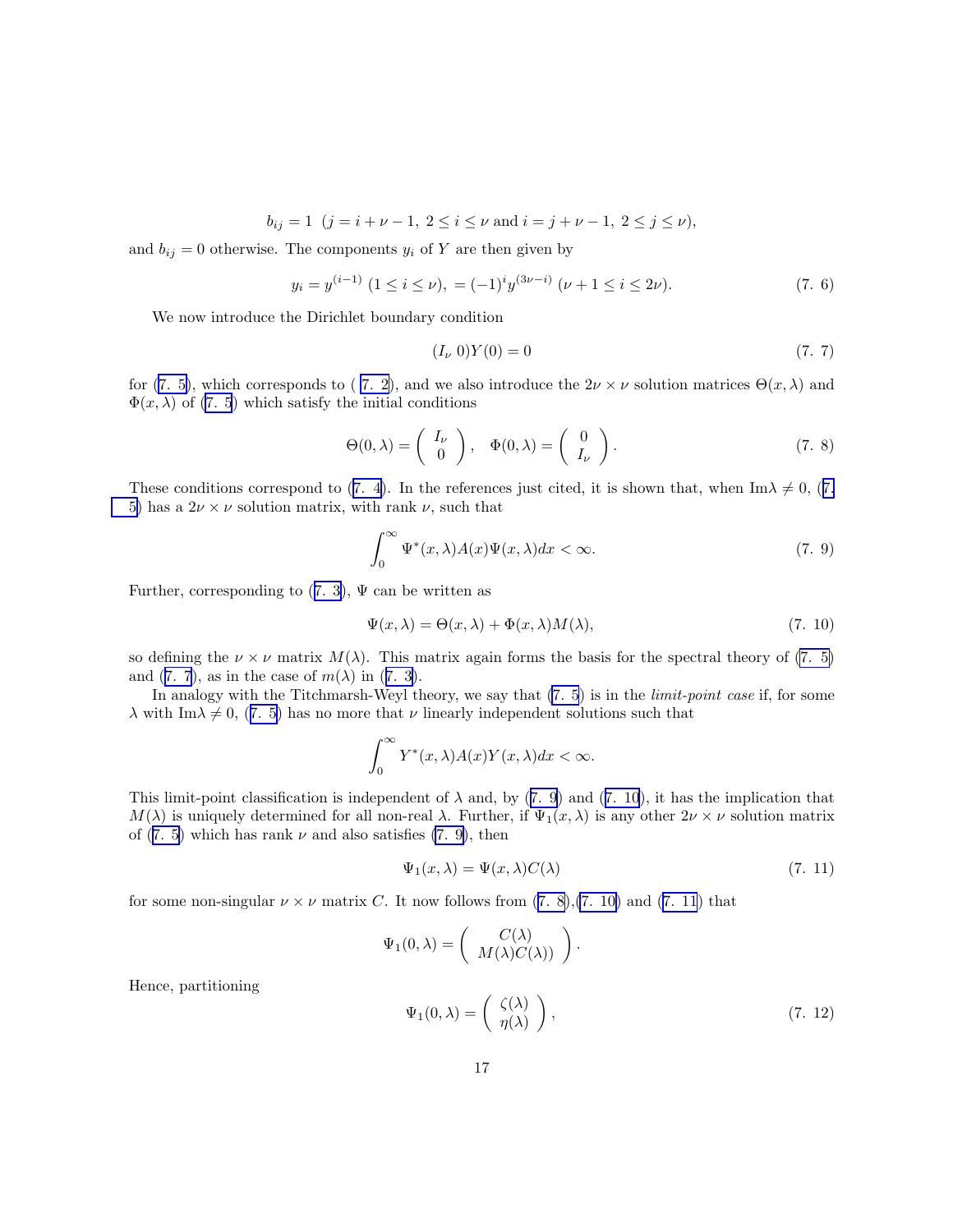<span id="page-17-0"></span>we obtain

$$
\zeta(\lambda) = C(\lambda), \quad \eta(\lambda) = M(\lambda)C(\lambda).
$$

Eliminating  $C(\lambda)$ , we obtain a formulae for  $M(\lambda)$  in terms of the initial values of  $\Psi_1$  at  $x=0$ :

$$
M(\lambda) = \eta(\lambda)\zeta^{-1}(\lambda). \tag{7.13}
$$

Finally here, we note that  $M(\lambda)$  is analytic for Im $\lambda \neq 0$  and  $M(\lambda)$  coincides with its own transpose, that is,its entries satisfy  $m_{ij}(\lambda) = m_{ji}(\lambda)$  [[18\]](#page-26-0).

For use in the next section, we mention here the form which (7. 13) takes when [\(7. 5](#page-15-0)) arises from the fourth-orderexample of ([7. 1\)](#page-15-0) with  $\nu = 2$ . In this situation, we have two linearly independent  $L^2(0, \infty)$ solutions $\psi_1(x,\lambda)$  and  $\psi_2(x,\lambda)$  of ([7. 1\)](#page-15-0). Then, by [\(7. 6](#page-16-0)), [\(7. 12](#page-16-0)) and (7. 13), the spectral matrix  $M(\lambda) = (m_{ij}(\lambda))$  is given by

$$
(m_{ij}(\lambda)) = \begin{pmatrix} -\psi_1'''(0,\lambda) & -\psi_2'''(0,\lambda) \\ \psi_1''(0,\lambda) & \psi_2''(0,\lambda) \end{pmatrix} \begin{pmatrix} \psi_1(0,\lambda) & \psi_2(0,\lambda) \\ \psi_1'(0,\lambda) & \psi_2'(0,\lambda) \end{pmatrix}^{-1}.
$$
 (7. 14)

We have mentioned that examples of  $m(\lambda)$  exist when  $\nu = 1$  in [\(7. 1](#page-15-0)), arising from the special functions. In contrast, no such examples are known when  $\nu \geq 2$  except for the relatively trivial Fourier case when  $q(x) = 0$ . In order therefore to illustrate and test the general spectral theory of (7. 1), there is a need for a computational approach to estimate  $M(\lambda)$  numerically. Thus the motivation for our work is the development of an effective computational approach and, in the next section, we give our numerical results for the example where  $\nu = 2$  and  $q(x) = -x^{\alpha}$ . Our methods are not confined to this choice of  $q(x)$ , but this choice does have a certain significance which we discuss in section 10.

We have concentrated on the Dirichlet boundary conditions [\(7. 2\)](#page-15-0) and([7. 7\)](#page-16-0). If these are changed to other conditions which involve linear combinations of derivatives, then [\(7. 8\)](#page-16-0) and consequently  $M(\lambda)$ are also changed. However, in the limit-point case emphasised here, the new  $M(\lambda)$  is related to the Dirichlet  $M_D(\lambda)$  by a functional equation, and therefore in principle the properties of the new  $M(\lambda)$ canbe obtained from those of  $M_D(\lambda)$ . We refer to [[25,](#page-27-0) p.69] and [\[8](#page-26-0), Theorem 3.4] for the details of the functional equation. Here, as an example, we note only that, if ([7. 7](#page-16-0)) is replaced by the Neumann condition  $(0I_\nu)Y(0) = 0$ , then [\[8](#page-26-0), Corollary 3.1]

$$
M_N(\lambda) = -M_D^{-1}(\lambda).
$$

#### 8 Computation of the spectral matrix

We can now draw together the ideas in the previous sections to give an effective procedure for the numerical computation of the spectral matrix  $(m_{ij}(\lambda))$  associated with the equation

$$
y^{(4)} - x^{\alpha}y = \lambda y \quad (0 \le x < \infty) \tag{8.1}
$$

and the Dirichlet boundary conditions

$$
y(0) = 0, \ \ y'(0) = 0.
$$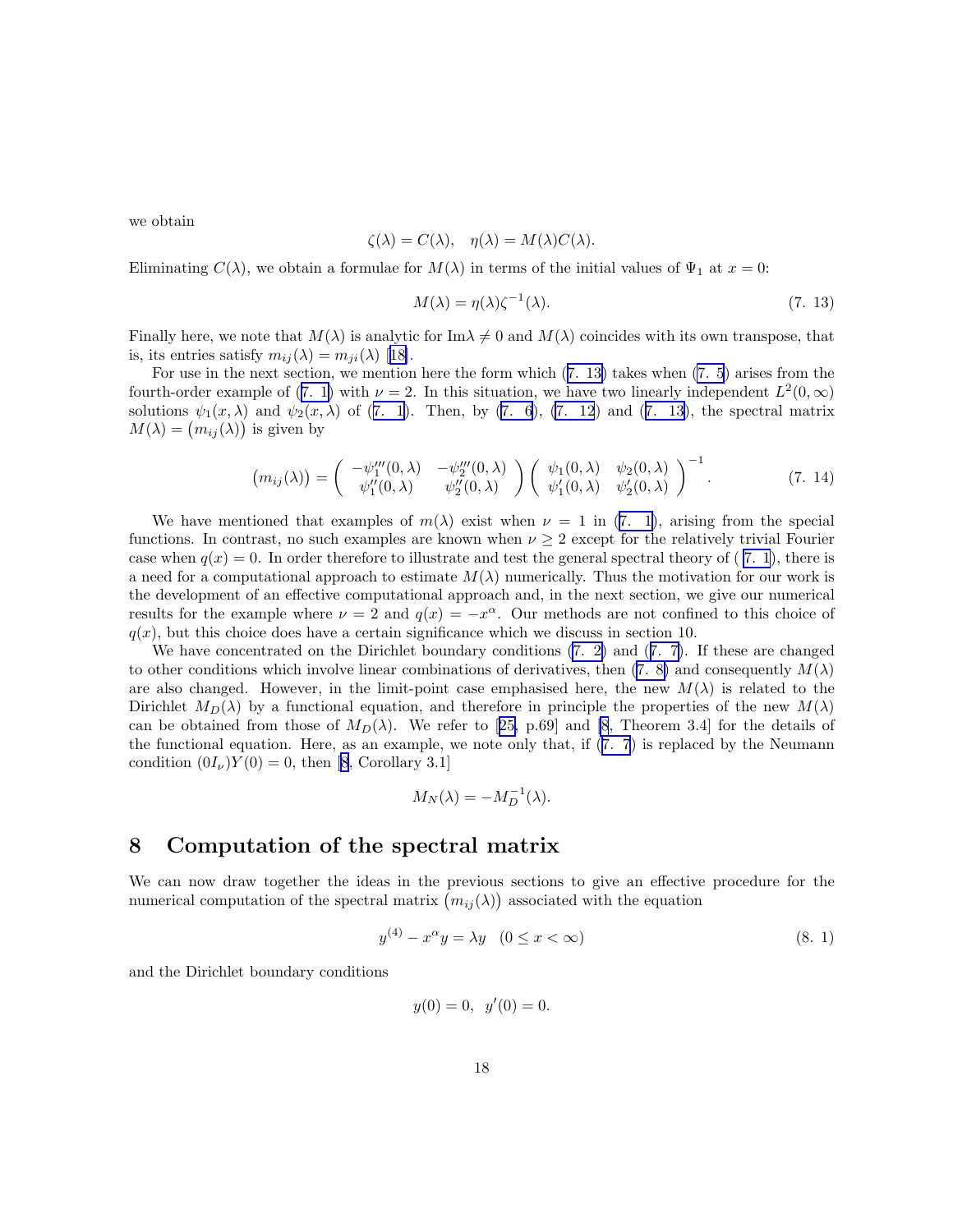Therange for  $\alpha$  is  $0 < \alpha \leq 4/3$ , so that  $(8, 1)$  is in the limit-point case as required in section 7 [[11,](#page-26-0) Theorem 3.11.1(b)] and[[21,](#page-26-0) section 23.4].

The  $m_{ij}(\lambda)$  are given by (7. 14) and we therefore require the values at  $x = 0$  of two  $L^2(0, \infty)$  solutions  $\psi_1(x,\lambda)$  and  $\psi_2(x,\lambda)$  of [\(8. 1\)](#page-17-0), together with the values of their derivatives. We take Im $\lambda > 0$  to be definite. Then consideration of the exponential factor in [\(3. 14\)](#page-4-0), with  $Q = \lambda + x^{\alpha}$  and  $n = 4$ , shows that thetwo  $L^2(0,\infty)$  solutions of  $(8, 1)$  are associated with  $\omega_2$  and  $\omega_3$ . Thus  $(3, 14)$  provides the values of  $\psi_1(x, \lambda)$  and  $\psi_2(x, \lambda)$  and their derivatives at  $x = X$ , with an error given by [\(3. 15\)](#page-5-0). These values are produced by our algorithm as explained at the end of section 6, and we denote the maximum error in this computation by  $\epsilon(X)$ . The values of the solutions and their derivatives at X are used as initial data for a numerical initial value solver which is then used to compute numerically the values of the solutions and their derivatives at 0. These values are then used in  $(7, 14)$ . This computation back to  $x = 0$  has been performed with the NAG library code D02NMF in the following way. We introduce the standard Riccati variable  $\xi(x) = \sigma(x)\tau^{-1}(x)$ , where

$$
\sigma=\left(\begin{array}{cc}\psi_1&\psi_2\\ \psi'_1&\psi'_2\end{array}\right),\;\;\tau=\left(\begin{array}{cc}-\psi_1'''&-\psi_2'''\\ \psi_1''&\psi_2''\end{array}\right).
$$

Then, as in [\[2](#page-25-0)],  $\xi$  satisfies a first-order non-linear differential equation. The above code is applied to  $\xi$ , andit computes  $\xi$  back from X to 0. Then, by ([7. 14\)](#page-17-0),  $M(\lambda) = \xi^{-1}(0)$ .

The value of  $X$  is at our disposal, and the actual choice is governed by two factors. A smaller choice has the advantage that the integration back from X to zero is performed over a smaller range with a better retention of the accuracy represented by  $\epsilon(X)$ . On the other hand, a larger choice has the advantage that  $\epsilon(X)$  is smaller. The first factor appears to be more significant and we have chosen  $X = 10$ . Later we shall comment on  $X=20$  and on the very large values of X that arise in the alternative method of Bennewitzet al  $[2]$  $[2]$ . The value of M—the number of requested transformations in sections 3 to 6—is also at our disposal, and we have chosen  $M = 6$  to obtain the good accuracy which we present later in Tables [5](#page-19-0)-[7](#page-21-0) We turn now to discuss the results of numerical experiments performed with our algorithm. In Tables [5](#page-19-0)-[7](#page-21-0) we give the values of  $m_{11}(\lambda)$ ,  $m_{22}(\lambda)$  and  $m_{12}(\lambda) = m_{21}(\lambda)$  for three values of  $\alpha$  and a selection of values of  $\lambda$ . The values of  $\alpha$  are, first,  $\alpha = 1$  because in this case we can obtain independent confirmation of our results from the theory of the higher-order Airy equation, which is the subject of section 9. Then  $\alpha = 4/3$  is chosen because it is the maximum value of  $\alpha$  for which [\(8. 1](#page-17-0)) remains in the limit-point case. Finally  $\alpha = 1/2$  is chosen in order to give a spread of values of  $\alpha$  in the range  $0 < \alpha < 4/3$ .

The values of  $\lambda$ , all with Im $\lambda > 0$ , are mainly taken to be near the origin because we wish to compare the power of our method with that of the code developed previously by Bennewitz et al. [\[2](#page-25-0)]. Our method is considerably more effective, and the improvement is most conspicuous for smaller values of  $|\lambda|$ , particularly when  $\alpha = 4/3$ , as can be seen from Table [6](#page-20-0) and the choice of X in the other tables. We recall that a value of X as small as possible is generally the most desirable because of the integration of  $(8. 1)$  $(8. 1)$  over  $[0, X]$  starting from initial values at X.

#### 8.1 Example  $\alpha = 1$

We have carried out the computation using  $M = 6$  in the algorithm in section 6. With  $X = 10$  and  $X = 20$ , we obtain

$$
\epsilon(10) = 2.036696 \times 10^{-6}, \quad \epsilon(20) = 1.038152 \times 10^{-8}.
$$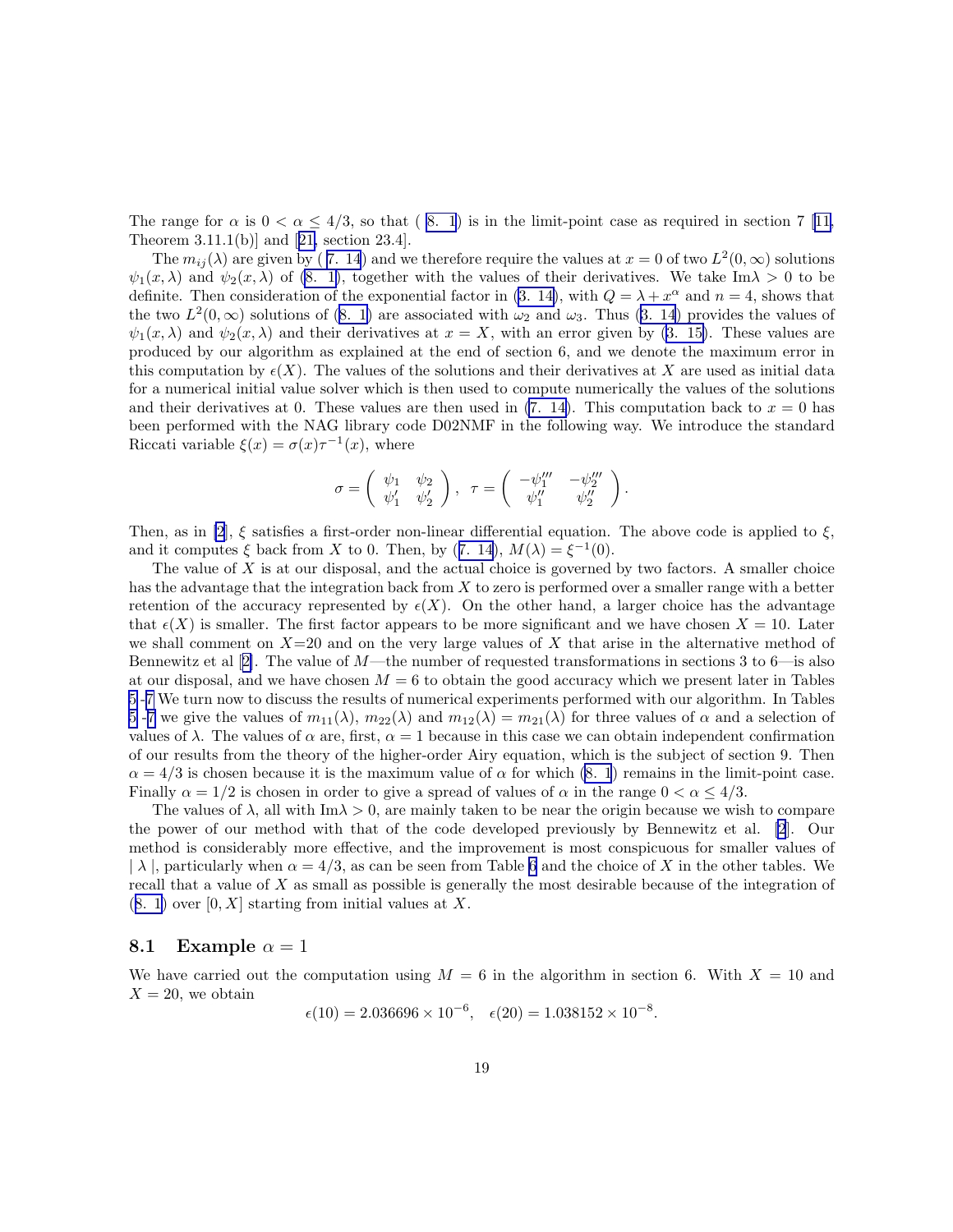<span id="page-19-0"></span>

| $\lambda$     | Asymptotic solution              |                |          | Bennewitz    |
|---------------|----------------------------------|----------------|----------|--------------|
|               |                                  |                |          |              |
|               | numerical integration            |                | accuracy | integration  |
|               | over $[0, 10]$                   | over $[0, 20]$ |          | distance $X$ |
| i             | $-0.1844321489 + 1.8220405579$ i | 10sf           | 10sf     | 11755.07     |
|               | $-0.6613801122 + 1.1030735970$ i | 10sf           | 10sf     |              |
|               | $-1.4291142225 + 0.8401392698$ i | 10sf           | 10sf     |              |
| $0.5 + i$     | $0.1935073882 + 2.0560526848$ i  | 8sf            | Failed   | 74606.02     |
|               | $-0.5871452689 + 1.2561461926$ i | 8sf            |          |              |
|               | $-1.4407042265 + 0.9327853918$ i | 8sf            |          |              |
| $10 + 10i$    | $2.0868480206 + 10.2971620560$ i | 10             | 10sf     | 59.15        |
|               | $-1.4532939196 + 3.5441000462$ i | 10             | 10sf     |              |
|               | $-2.3046081066 + 1.5476453304$ i | 10             | 10sf     |              |
| $1 + 0.001$ i | $1.0726006031 + 1.6053582430$ i  | 7sf            |          | Failed       |
|               | $-0.2162801623 + 1.3155398369$ i | 7sf            |          |              |
|               | $-1.2967267036 + 1.0783087015$ i | 7sf            |          |              |
| $0.01$ i      | $0.3271814883 + 1.0330723524$ i  | 7sf            |          | Failed       |
|               | $-1.2149009705 + 0.8802024126$ i | 10sf           |          |              |
|               | $-0.3127440214 + 0.9515559077$ i | 7sf            |          |              |

Table 5:  $\alpha = 1$ 

The numerical integration over [0, X] is performed with an accuracy of 10<sup>-10</sup>. Eight values of  $\lambda$  are considered, as listed in Table 5. In the third column, the agreement in terms of significant figures is given for the choice  $X = 20$ . The slight loss of accuracy is in line with the comments which we made earlier in this section concerning the choice of X. The last two columns give the corresponding performance of the code of Bennewitz et al [\[2](#page-25-0)]. The large values of X and the cases of failure will be noted, as will also the cases of agreement.

#### **8.2** Example  $\alpha = 4/3$

We have again carried out the computations using  $M = 6$ , and we obtain

$$
\epsilon(10) = 6.57898 \times 10^{-6}.
$$

Table [6](#page-20-0) gives the values of  $m_{ij}$  for eight values of  $\lambda$  as before and the choice  $X = 10$ . In the last two columns of the table, the poor performance of the previous code [\[2](#page-25-0)] will be noted.

#### 8.3 Example  $\alpha = 1/2$

Again with  $M = 6$ , we obtain

$$
\epsilon(10) = 1.452392 \times 10^{-6}
$$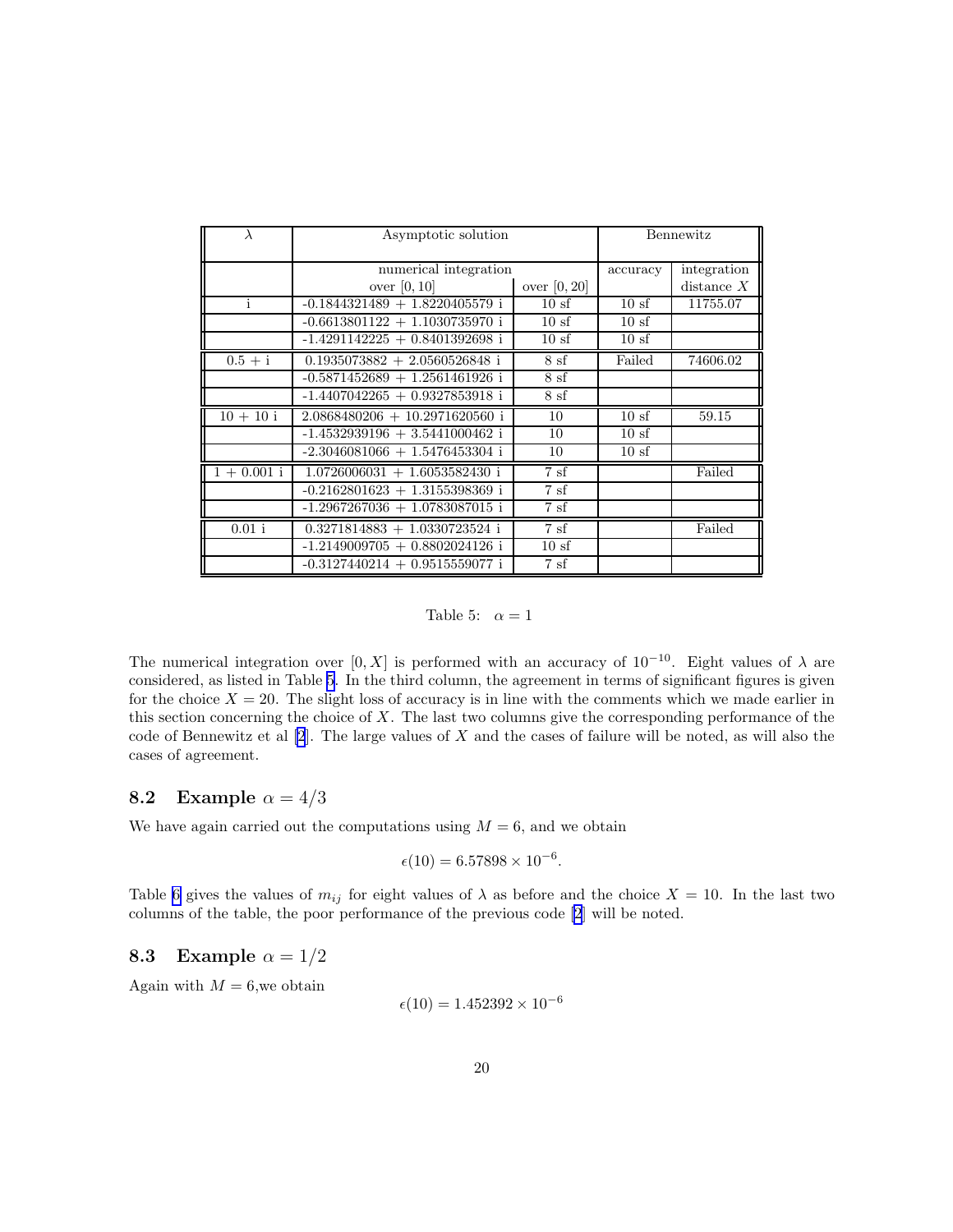<span id="page-20-0"></span>

|                        | Asymptotic solution                        | Bennewitz |             |
|------------------------|--------------------------------------------|-----------|-------------|
|                        |                                            | accuracy  | integration |
|                        |                                            |           | distance X  |
| i                      | $-0.2790325582 + 1.8323447704$ i           |           | Failed      |
|                        | $-0.7153936028 + 1.1025729179$ i           |           |             |
|                        | $-1.4712435007 + 0.8293465972$ i           |           |             |
| $0.5 + i$              | $0.0974698886 + 2.0557093620$ i            |           | Failed      |
|                        | $-0.6384261250 + 1.2467917204$ i           |           |             |
|                        | $-1.4768083096 + 0.9157238603$ i           |           |             |
| $10 + 10i$             | $2.0430564880 + 10.2711343765$ i           | 6sf       | 290.36      |
|                        | $-1.4629243612 + 3.5318126678$ i           | 6sf       |             |
|                        | $-2.3070857525 + 1.5415457487$ i           | 6sf       |             |
| $\frac{1 + 0.001i}{1}$ | $0.95845\overline{34168} + 1.5867842436$ i |           | Failed      |
|                        | $-0.2741018832 + 1.2855821848$ i           |           |             |
|                        | $-1.3294038773 + 1.0418083668$ i           |           |             |
| $0.01$ i               | $0.2010058761 + 1.0459299088$ i            |           | Failed      |
|                        | $-1.2738007307 + 0.8492208123$ i           |           |             |
|                        | $-0.3926285803 + 0.9405522943$ i           |           |             |

Table 6:  $\alpha = \frac{4}{3}$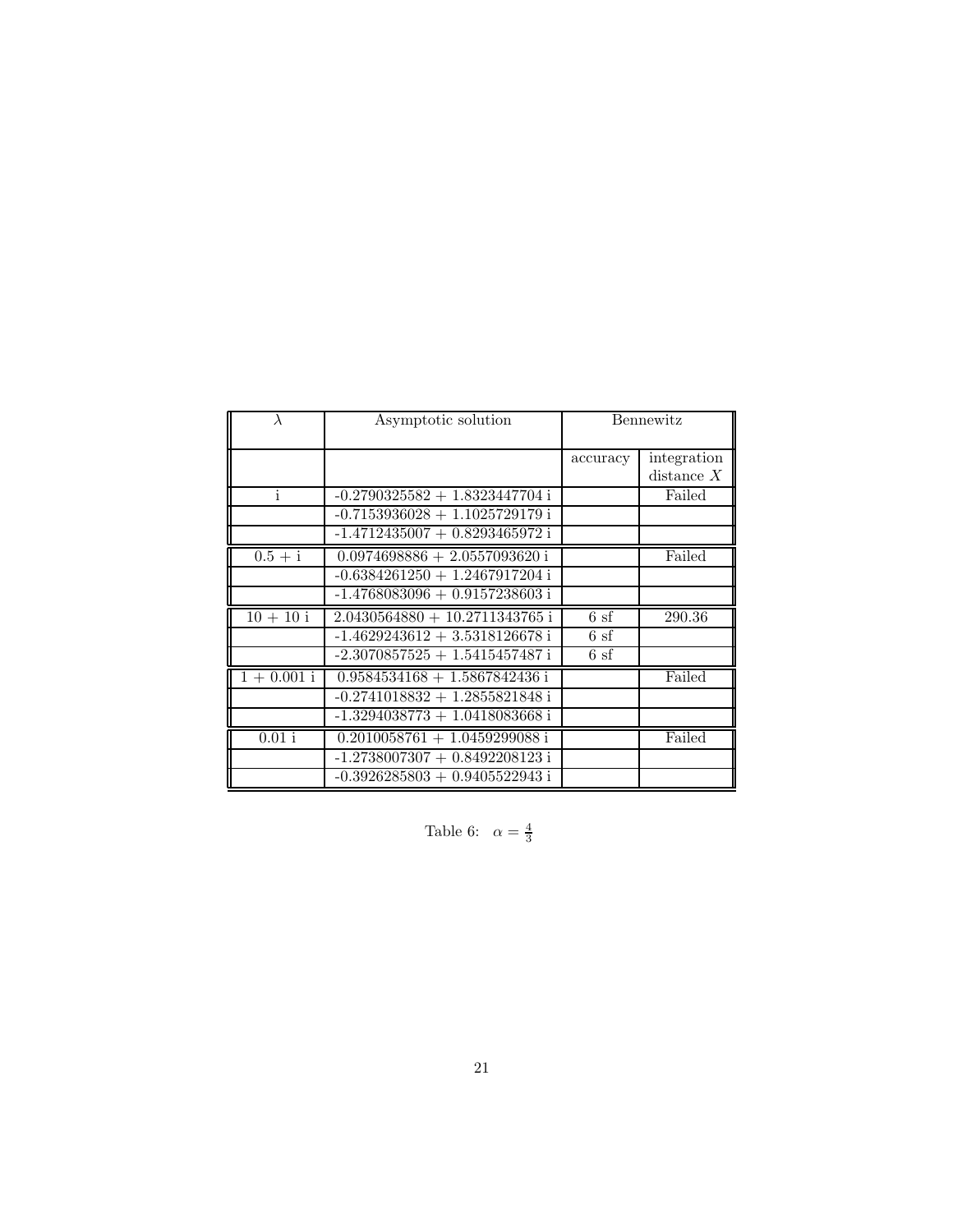<span id="page-21-0"></span>

| $\lambda$    | Asymptotic solution              | Bennewitz        |                             |
|--------------|----------------------------------|------------------|-----------------------------|
|              |                                  | accuracy         | integration<br>distance $X$ |
| $\mathbf{i}$ | $0.0091688652 + 1.8079411983$ i  | 7sf              | 174.35                      |
|              | $-0.5696548223 + 1.1018460989$ i | 7sf              |                             |
|              | $-1.3599216938 + 0.8523176312$ i | 10 <sub>sf</sub> |                             |
| $0.5 + i$    | $0.3899112046 + 2.0596635342$ i  | 6 <sub>sf</sub>  | 193.55                      |
|              | $-0.4997293651 + 1.2700277567$ i | 7sf              |                             |
|              | $-1.3820117712 + 0.9563996792$ i | 7sf              |                             |
| $10 + 10i$   | $2.2008070946 + 10.3476095200$ i | 6sf              | 33.84                       |
|              | $-1.4308696985 + 3.5664336681$ i | 6sf              |                             |
|              | $-2.2991588116 + 1.5578293800$ i | 7sf              |                             |
| $1 + 0.001i$ | $1.2971330881 + 1.6384627819$ i  |                  | Failed                      |
|              | $-0.1199851707 + 1.3626530170$ i |                  |                             |
|              | $-1.2458260059 + 1.1335541010$ i |                  |                             |
| $0.01$ i     | $0.5758281350 + 1.0167049170i$   |                  | 243897.42                   |
|              | $-1.1166948080 + 0.9334350824$ i |                  |                             |
|              | $-0.1757378578 + 0.9719497561$ i |                  |                             |

Table 7: 
$$
\alpha = \frac{1}{2}
$$

andthe values of the  $m_{ij}$  are given in Table 7. This time the previous code [[2\]](#page-25-0) performs better but it still does not match ours. It will be noted, in all three numerical examples that we discuss, that our methods produce results that are in agreement with the results in[[2\]](#page-25-0). Further the algorithm reported on in[[2\]](#page-25-0) fails to compute the spectral matrix for values of  $\lambda$  close to the real line. Our algorithm has no difficulty computing the spectral matrix at these values.

# 9 The higher-order Airy equation

Independent confirmation of our numerical results for the case  $\alpha = 1$  in Example 8.1 is provided by the theory of the equation

$$
\frac{d^n y}{dz^n} = (-1)^n z y \tag{9.1}
$$

which, when  $n = 2$ , becomes the well-known Airy equation. We note that  $(9, 1)$  is itself a special case of the equation

$$
\frac{d^n y}{dz^n} = (-1)^n z^m y,
$$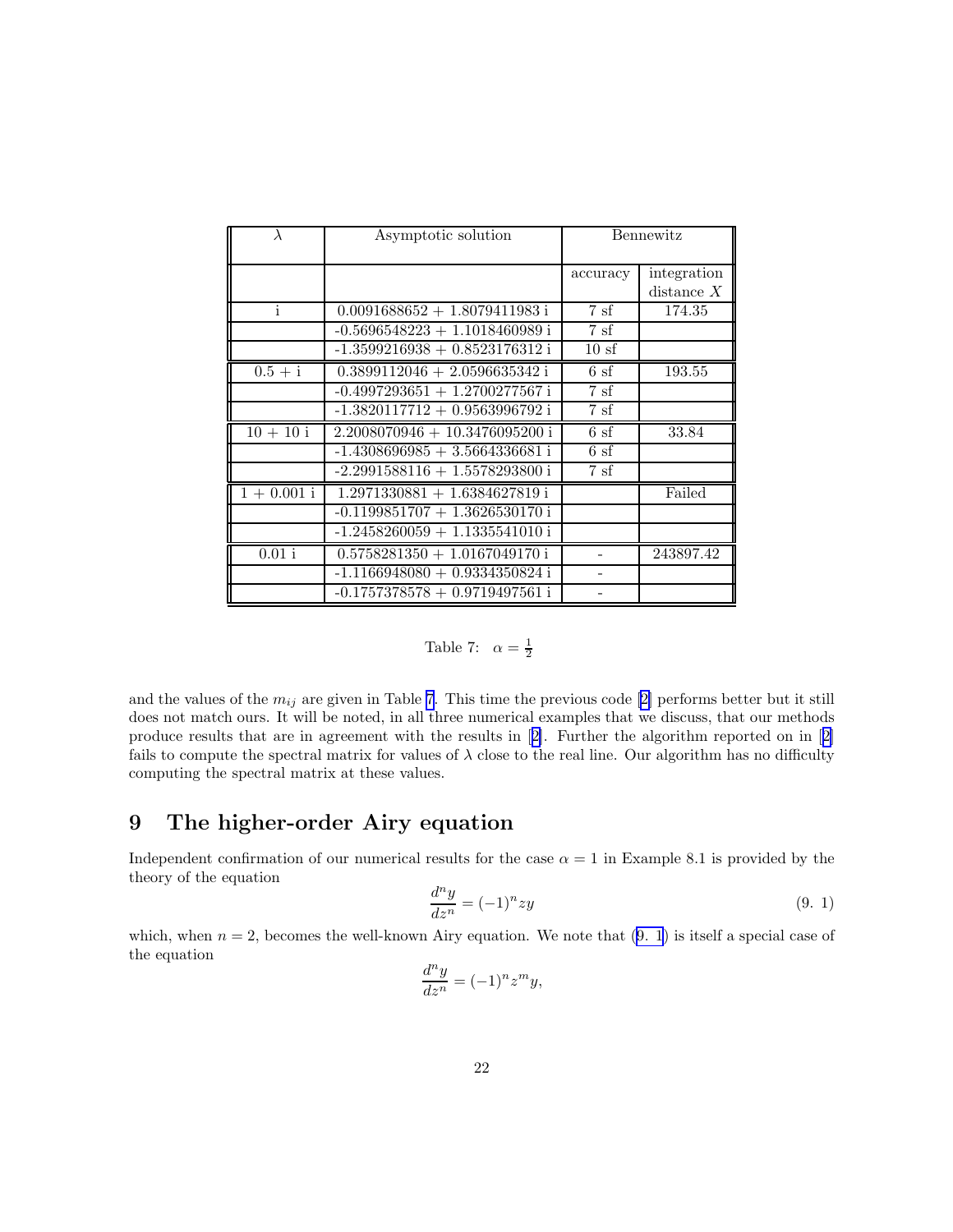<span id="page-22-0"></span>with m rational, which has been extensively investigated by Turrittin  $[26]$ , Heading  $[16]$ , and others (see also Paris and Wood [\[22](#page-26-0), pp. 188-190]). Here z is a complex variable and, when

$$
z = \lambda + x \tag{9.2}
$$

and  $n = 4$ , (9. 1) becomes

$$
y^{(4)}(x) = (\lambda + x)y(x),
$$
\n(9. 3)

whichis the case  $\alpha = 1$  of ([8. 1\)](#page-17-0). Thus we consider the equation

$$
\frac{d^4y}{dz^4} = zy\tag{9.4}
$$

and our primary source for the nature of the solutions is the paper by Heading [\[16](#page-26-0), sections 1-5].

We note first that a straightforward power series substitution for  $y$  in  $(9, 4)$  gives the general solution in the form

$$
y(z) = \sum_{r=0}^{3} c_r z^r f_r(z),
$$
\n(9. 5)

where the  $c_r$  are constants and

$$
f_0(z) = 1 + \frac{1!}{5!}z^5 + \frac{1!6!}{5!10!}z^{10} + \frac{1!6!11!}{5!10!15!}z^{15} + \dots
$$
  
\n
$$
f_1(z) = 1 + \frac{2!}{6!}z^5 + \frac{2!7!}{6!11!}z^{10} + \frac{2!7!12!}{6!11!16!}z^{15} + \dots
$$
  
\n
$$
f_2(z) = 1 + \frac{3!}{7!}z^5 + \frac{3!8!}{7!12!}z^{10} + \frac{3!8!13!}{7!12!17!}z^{15} + \dots
$$
  
\n
$$
f_3(z) = 1 + \frac{4!}{8!}z^5 + \frac{4!9!}{8!13!}z^{10} + \frac{4!9!14!}{8!13!8!}z^{15} + \dots
$$
  
\n(9. 6)

and the power series converge for all z. As mentioned by Heading [\[16,](#page-26-0) p.405], the  $f_r$  can if necessary be expressed in terms of the generalised hypergeometric function  $_0F_3$ : for example

$$
f_0(z) = \, _0F_3(4/5, 3/5, 2/5; z^5/5^4).
$$

A particular choice of the constants  $c_r$  is identified by Heading as producing solutions which have specificasymptotic behaviours for large  $|z|$ . The choice [[16,](#page-26-0) (37)] is

$$
c_0 = \Gamma(\frac{1}{5})\Gamma(\frac{2}{5})\Gamma(\frac{3}{5})
$$
  
\n
$$
c_1 = \Gamma(-\frac{1}{5})\Gamma(\frac{1}{5})\Gamma(\frac{2}{5})5^{-4/5}
$$
  
\n
$$
c_2 = \Gamma(-\frac{2}{5})\Gamma(-\frac{1}{5})\Gamma(\frac{1}{5})5^{-8/5}
$$
  
\n
$$
c_3 = \Gamma(-\frac{3}{5})\Gamma(-\frac{2}{5})\Gamma(-\frac{1}{5})5^{-12/5}.
$$
  
\n(9. 7)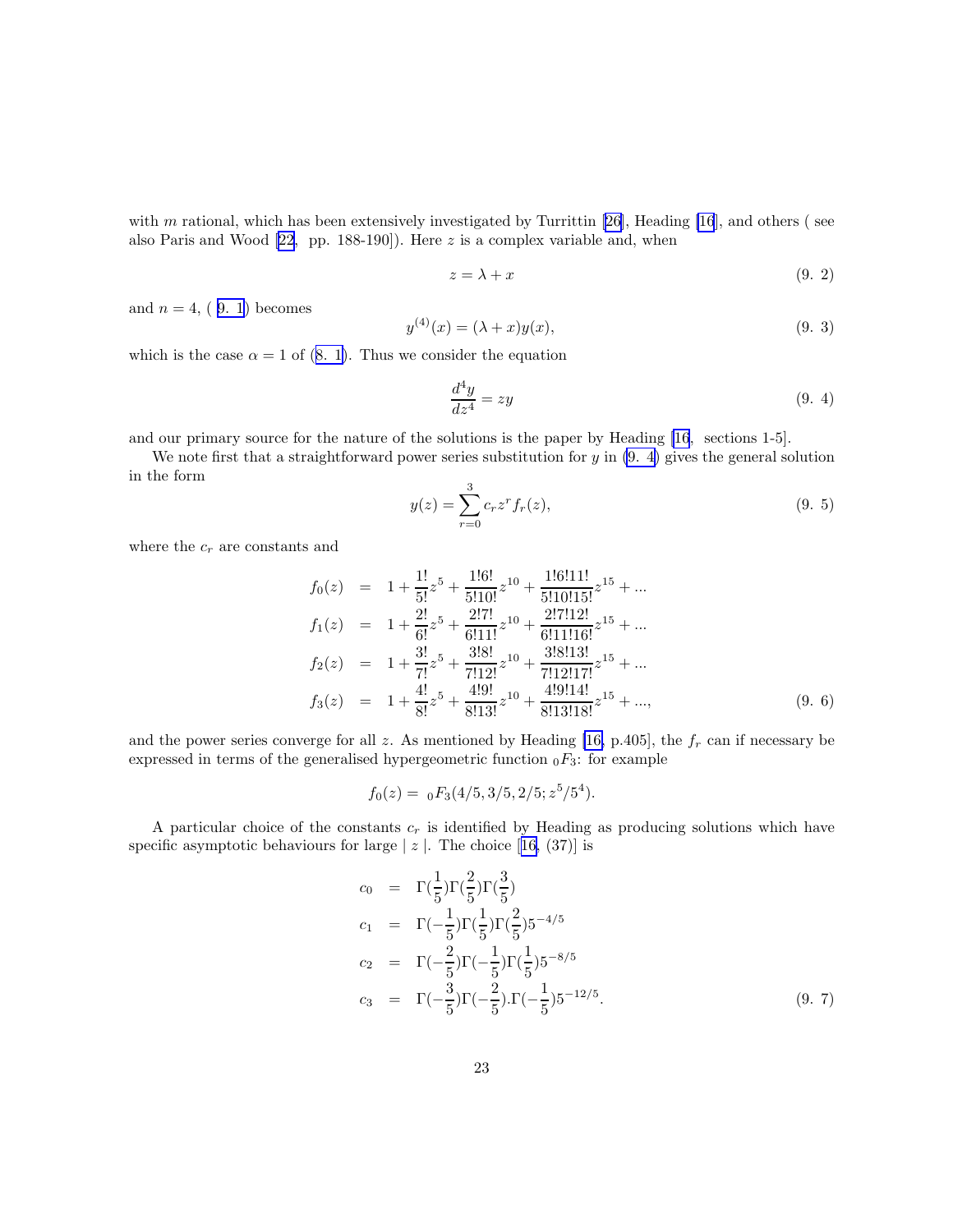Then,as in [[16,](#page-26-0)  $(24),(37),(38)$ ], we denote the solution  $(9.5)$  with this choice by  $J(z)$ . It is shown in [[16,](#page-26-0) (39)] that

$$
J(z) \sim (\text{const.}) z^{-3/8} \exp(-\frac{4}{5} z^{5/4})
$$
\n(9. 8)

for large | z | with arg  $z \neq \pi$ , and we can use this asymptotic formula to find the two  $L^2(0,\infty)$  solutions  $\psi_1(x, \lambda)$  and  $\psi_2(x, \lambda)$  of [\(9. 3](#page-22-0)) when Im  $\lambda \neq 0$ .

First,with  $z = x + \lambda$  as in ([9. 2\)](#page-22-0), it is clear from (9. 8) that  $J(x + \lambda)$  is exponentially small as  $x \to \infty$ and hence is  $L^2(0,\infty)$ . Thus

$$
\psi_1(x,\lambda) = J(x+\lambda) = \sum_{r=0}^{3} c_r (x+\lambda)^r f_r(x+\lambda),
$$
\n(9.9)

wherethe  $f_r$  and  $c_r$  are defined by [\(9. 6\)](#page-22-0) and ([9. 7](#page-22-0)).

Second, as observed in [\[16](#page-26-0), (25)],  $y(\omega z)$  is also a solution of [\(9. 4](#page-22-0)) whenever  $y(z)$  is a solution and  $\omega^5 = 1$ . We therefore consider

$$
\psi_2(x,\lambda) = J\{(x+\lambda)e^{-2\pi i/5}\} = \sum_{r=0}^3 c_r e^{-2\pi i r/5} (x+\lambda)^r f_r(x+\lambda).
$$
 (9. 10)

For this solution, the exponential factor in (9. 8) is

$$
\exp\{\frac{4}{5}i(x+\lambda)^{\frac{5}{4}}\} = \exp\{\frac{4}{5}ix^{\frac{5}{4}}(1+\frac{5}{4}\lambda x^{-1}+O(x^{-2}))\},\
$$

and the modulus of this factor is

$$
\{1 + O(x^{-\frac{3}{4}})\} \exp\{-(\text{Im}\lambda)x^{\frac{1}{4}}\}.
$$

Hence, when Im $\lambda > 0$ ,  $\psi_2(x, \lambda)$  is also exponentially small as  $x \to \infty$  and is therefore  $L^2(0, \infty)$ .

The initial values of  $\psi_1$  and  $\psi_2$  at  $x = 0$  are now known in terms of  $\lambda$  from (9. 9) and (9. 10), and therefore [\(7. 14](#page-17-0)) provides an explicit formula for  $M(\lambda)$  in terms of power series involving  $\lambda$ . In using this formula to verify our computations in Example 8.1, we have approximated  $\psi_1(x,\lambda)$  and  $\psi_2(x,\lambda)$  by using the first 20 terms of the power series given in([9. 5\)](#page-22-0) and [\(9. 6](#page-22-0)). Expressions for the derivatives have been calculated symbolically, and the evaluation of  $\psi_1(0, \lambda)$ ,  $\psi_2(0, \lambda)$  and the derivatives has been performed with 30 digits of accuracy.

### 10 Concluding remarks

( a ) The algorithm of Bennewitz et al.[[2\]](#page-25-0). We have already referred to some numerical results of the algorithm [\[2\]](#page-25-0) in section 8 when  $q(x) = -x^{\alpha}$ . A more general comment on the algorithm is that it works well in cases where  $M(\lambda)$  is meromorphic, as for example when  $q(x) = x^{\alpha}$  ( $\alpha > 0$ ). However, the computational complexity of the method causes the performance to degrade and even fail for examples of [\(7. 1\)](#page-15-0) when  $\arg \lambda$  is small and  $M(\lambda)$ is not meromorphic. It is partly for this reason that we have concentrated on  $q(x) = -x^{\alpha}$ ,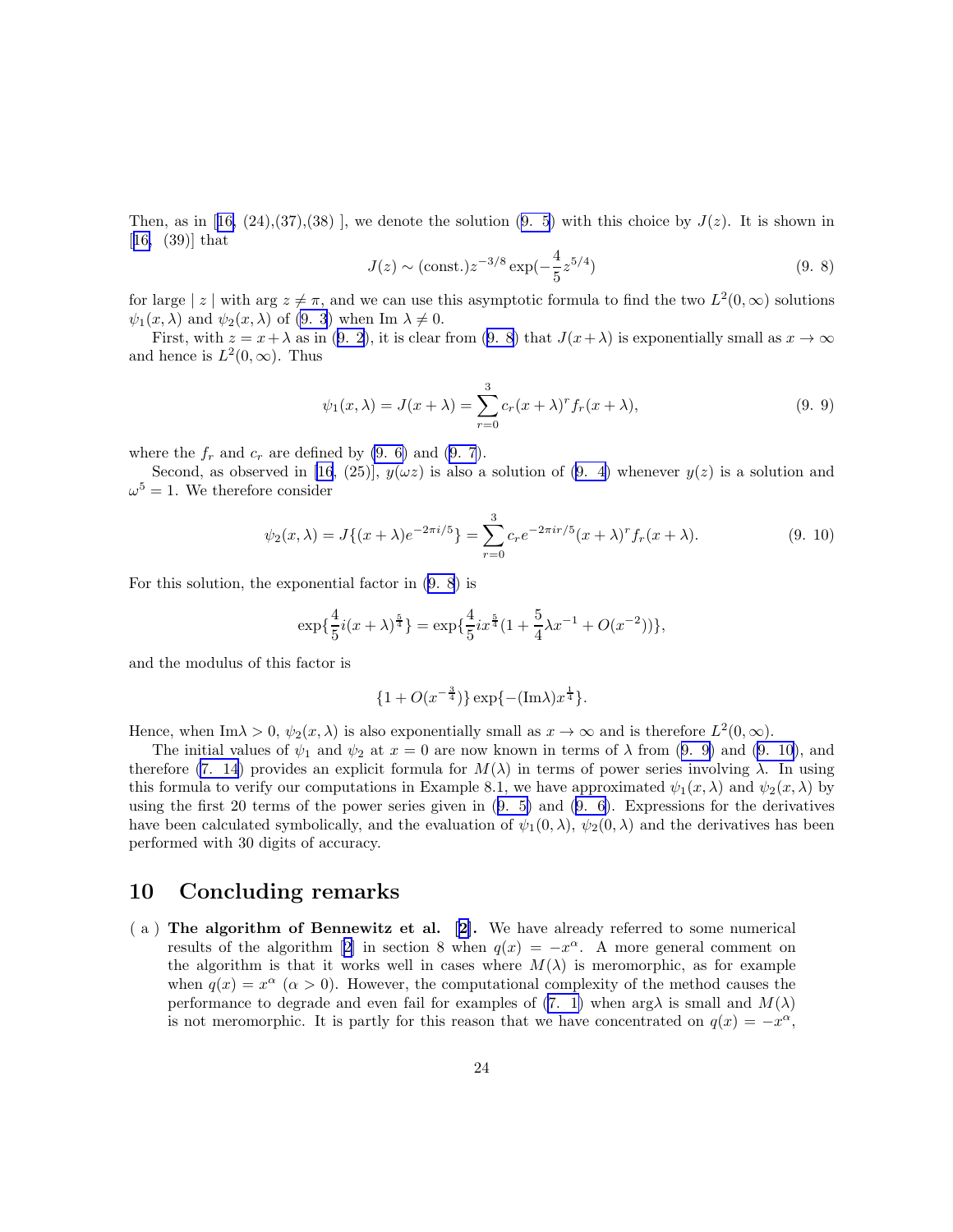$(0 < \alpha < 4/3)$ , the spectrum in this case filling the whole real axis [\[21](#page-26-0), section 24.4] with, consequently,  $M(\lambda)$  being non-meromorphic. This is the wider context within which to place our comments in section 8 concerning the effectiveness of our methods as compared to those of[[2\]](#page-25-0).

- (b) **HELP inequalities.** In the case  $\nu = 1$  of [\(7. 1](#page-15-0)), the behaviour of  $m(\lambda)$  in the neighbourhood of  $\lambda = 0$  determines the validity of what is known as the HELP (Hardy-Everitt-Littlewood-Polya) inequality. We refer to[[4\]](#page-25-0) and[[12\]](#page-26-0) for surveys and an extensive bibliography concerning the inequality. An extension to fourth-order differential equations was given by Russell[[23\]](#page-26-0) [[24\]](#page-27-0),but recently a more systematic development for  $(7, 1)$  with general  $\nu$  has been given by Dias [\[8](#page-26-0)]. Again the validity of an inequality of the HELP type depends on the behaviour of  $M(\lambda)$  near to  $\lambda = 0$ . Having in this paper developed a computational algorithm which is effective for small  $|\lambda|$ , we propose to investigate further the application to the validity of higher-order HELP inequalities.
- $(c)$  Coefficients with an oscillatory factor. It is pointed out in [\[11,](#page-26-0) Example 2.4.1] that the method of repeated diagonalization for [\(1. 2\)](#page-0-0) works not only for coefficients of the type([5.](#page-7-0) [1\)](#page-7-0) but also for coefficients such as

$$
Q(x) = x^{\alpha} p(x^{\beta})
$$

with  $\beta > 0$  and  $p(t)$  periodic in t and nowhere zero. It seems likely that, with suitable modifications to the algorithm in section 6, the methods of this paper will cover such a coefficientin  $(1, 3)$ . It would appear that a higher value of M than  $(5, 15)$  is needed to achieve the same accuracy([5. 8\)](#page-8-0) as before and that the grouping of terms in the algorithm of section 5 and 6 depends on the value of  $\beta$ . These details are another matter for further investigation.

( d ) Hamiltonian systems in general. We have concentrated in this paper on the equations ([1. 3\)](#page-0-0) and, for the spectral theory, [\(7. 1\)](#page-15-0). However, our methods are in principle applicable to other differential equations and indeed Hamiltonian systems which, after an initial transformation,can be written in the form  $(3. 1)$  $(3. 1)$  with  $\Lambda$  similar to  $(3. 2)$  $(3. 2)$  $(3. 2)$ . Such a  $\Lambda$  would be

$$
\Lambda = \rho(x) \text{dg}(d_1, ..., d_n),
$$

where there is a factor  $\rho(x)$  and the  $d_k$  are distinct non-zero constants. More difficult however—andthis is the point of this subsection—are systems  $(3, 1)$  where the diagonal terms in  $\Lambda$  have different orders of magnitude as  $x \to \infty$ . Such a situation can occur for example with the equation

$$
y^{(4)}(x) + \{P(x)y'(x)\}' + Q(x)y(x) = 0,
$$

where the middle coefficient is dominant in the sense that  $Q = o(P^2)$  as  $x \to \infty$  [\[11](#page-26-0), section 3.5]. Thus a further stage in the development of our asymptotic analysis and the associated algorithm would be to cope with differential equations, and more generally Hamiltonian systems, where this type of  $\Lambda$  occurs.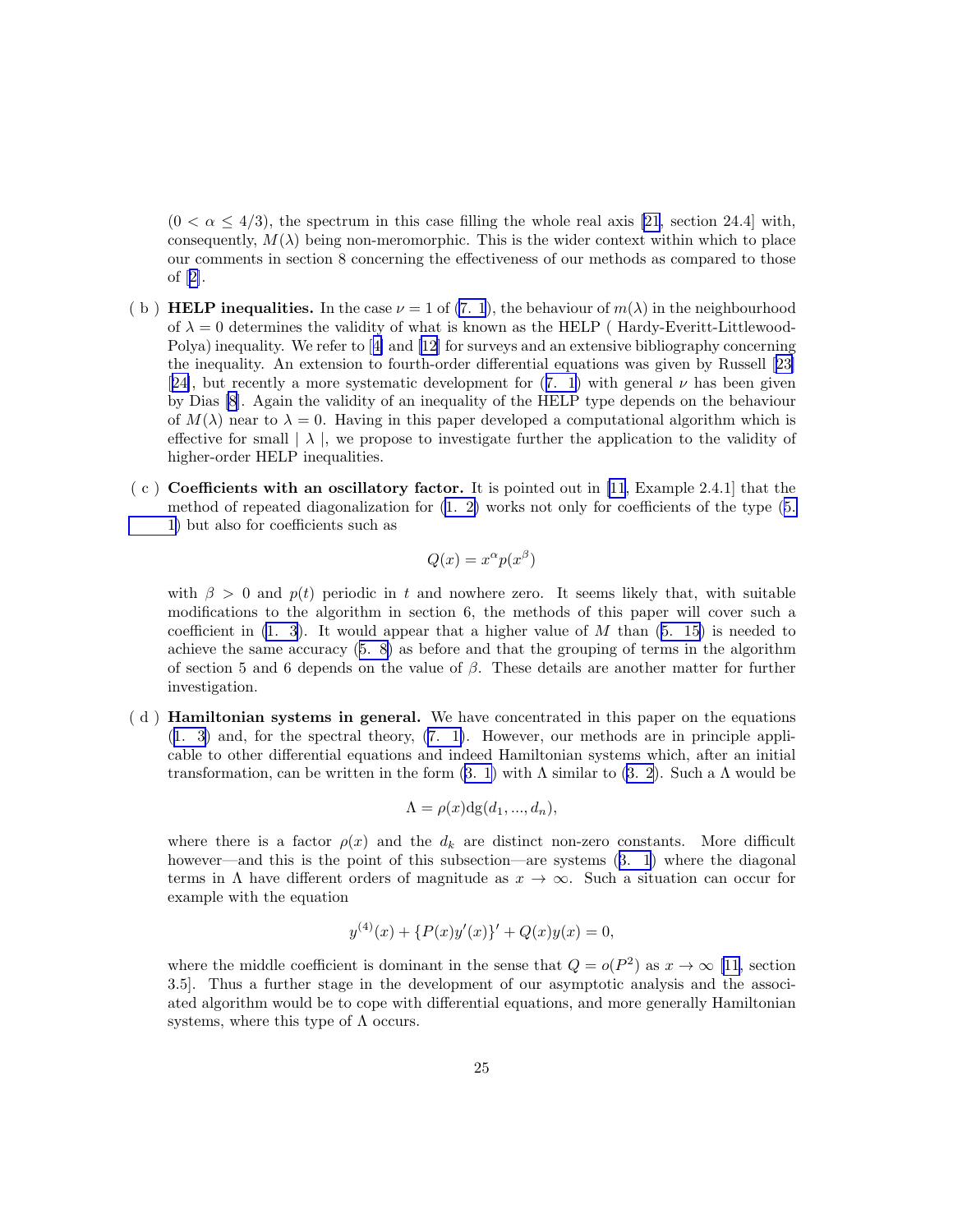- <span id="page-25-0"></span>( e ) Automatic differentiation The algorithm discussed in this paper has been developed using both Mathematica and Fortran77. This has resulted in some computationally intensive symbolic calculations as is demonstrated by the results in Tables [2](#page-13-0) and [3.](#page-14-0) A possible alternative approach to performing the computation would be to use an automatic differentiation package to evaluate numerically the required derivatives. Such an approach would mean that the complete algorithm could be implemented in, say, Fortran 77 or Fortran 90, thus avoiding both the long symbolic calculations reported on in section 6, and also the need to interface the Fortran code to the *Mathematica* package. We intend to address this issue in a future publication.
- ( f ) Provably correct computations There is a considerable interest in performing provably correct computations. We note that the symbolic algorithm described in section 6 provides, not only an estimate of the  $L^2[0,\infty)$  solution at some point  $X > 0$ , but also a provably correct bound on the error at  $X$ . This information could be used as input data to an interval-based ordinary differential equation solver, and the computation of the  $M(\lambda)$  spectral matrix could be performed in a provably correct manner, giving precise information on the numerical errors involved. The effectiveness of this approach will need further investigation.

# Acknowledgement

The authors wish to thanks the EPSRC for grant GR/J61442 under which this research has been supported.

## References

- [1] F.V. Atkinson. Discrete and continuous boundary value problems. Academic Press, New York and London, 1964.
- [2] C. Bennewitz, B.M.Brown, W.D.Evans, D.K.R. $M^c$ Cormack, and M. Marletta. Computation of the m matrix for fourth order problems. Submitted for publication. to PRSL, 1995.
- [3] B.M.Brown, M.S.P. Eastham, W.D.Evans, and V.G.Kirby. Repeated diagonalization and the numerical computation of the Titchmarsh-Weyl  $m(\lambda)$  function. Proc. Roy. Soc. Lond. A, 445:113–126, 1994.
- [4] B. M. Brown, W. D. Evans, and W. N. Everitt. HELP integral and series inequalities. In Proc. of the VI meeting on General Inequalities, Oberwolfach 1990, edited by W. Walter, pages 269–305. International Series of Numerical Mathematics, Vol 103, 1990.
- [5] J.S. Cassell. An extension of the Liouville-Green asymptotic formula for oscillatory second-order differential equations. Proc. Roy. Soc. Edin., 100 A :181–190, 1985.
- [6] J.S. Cassell. Generalised Liouville-Green asymptotic approximations for second-order differential equations. Proc. Roy. Soc. Edin., 103A:229–39, 1986.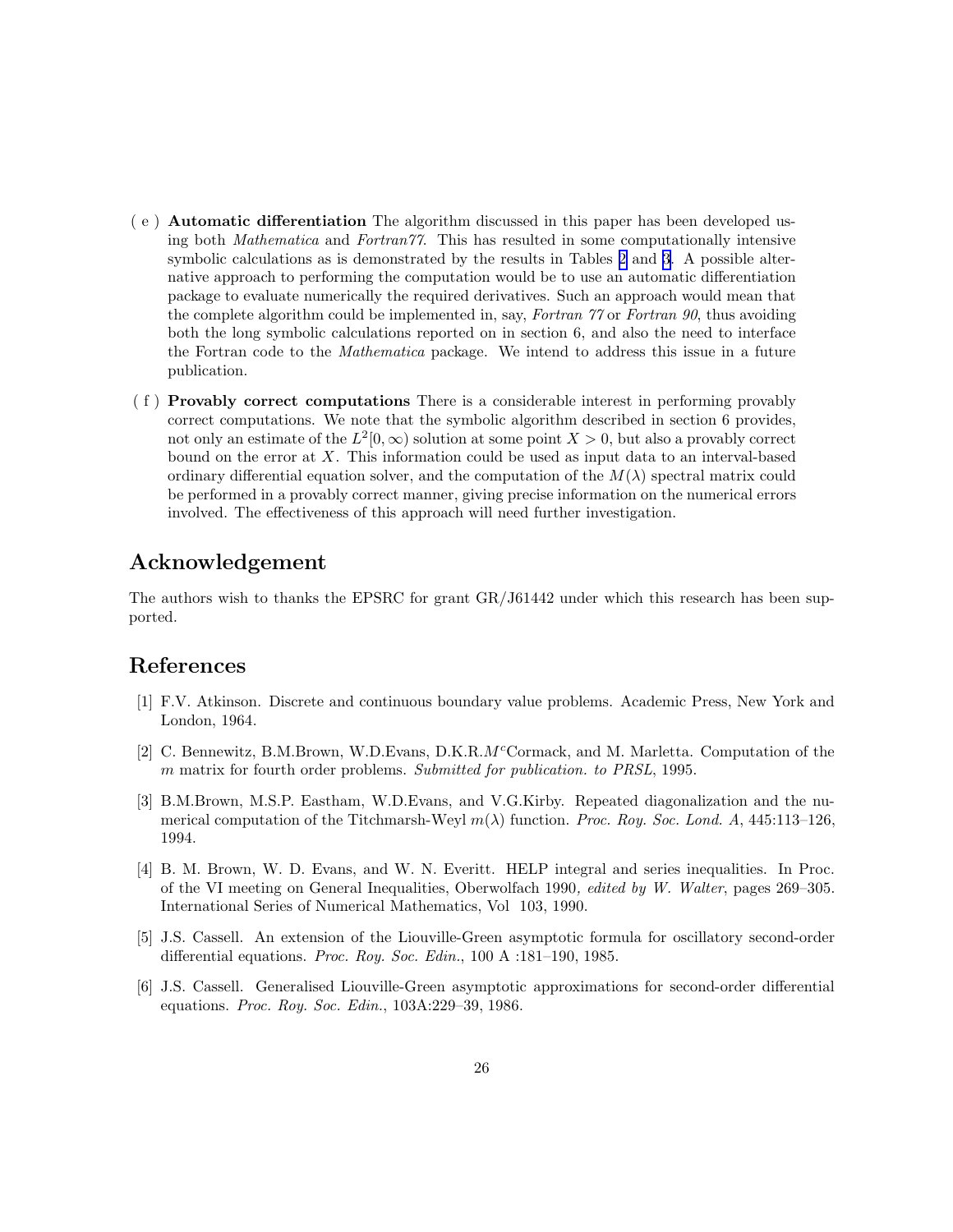- <span id="page-26-0"></span>[7] J.S. Cassell. Liouville-Green asymptotic theory for second-order equations with complex coefficients. Quart. J. Math. (Oxford), (2) 39 :135–149, 1988.
- [8] N. G. J. Dias. On an integral inequality associated with a  $2n^{th}$  order quasi-differential expression. PhD thesis, Cardiff: University of Wales, 1994.
- [9] M. S. P. Eastham. A repeated transformation in the asymptotic solution of linear differential systems. Proc. Roy. Soc. Edin., 102A:173–188, 1986.
- [10] M. S. P. Eastham. Repeated diagonalization and extended Liouville-Green asymptotic formulae. J. London Math Soc., (2) 36:115–125, 1987.
- [11] M.S.P. Eastham. The asymptotic solution of linear differential systems. Clarendon Press, Oxford, 1989.
- [12] W. D. Evans and W. N. Everitt. A return to the Hardy-Littlewood inequality. Proc. Roy. Soc. Lond., A 380:447–486, 1982.
- [13] W. N. Everitt. Fourth-order singular differential equations. Math. Annln., 149:320–340, 1963.
- [14] W. N. Everitt. Singular differential equations I: the even order case. Math. Annln., 156:9–24, 1964.
- [15] C. T. Fulton. Parameterization of Titchmarsh's  $m(\lambda)$ -functions in the limit-circle case. Trans. Amer. Math. Soc, 229:51–63, 1977.
- [16] J. Heading. The Stokes phenomenon and certain  $n^{th}$ -order differential equations I. Proc. Camb. Phil. Soc., 53:399–418, 1957.
- [17] D. B. Hinton and J. K. Shaw. Titchmarsh-Weyl theory for Hamiltonian systems. In Spectral theory of Differential Operators. I. W. Knowles and R. T. Lewis (eds), pages 219–231. North-Holland Publishing Company, 1981.
- [18] D. B. Hinton and J. K. Shaw. On Titchmarsh-Weyl  $m(\lambda)$ -functions for Hamiltonian systems. J. Diff. Equations, 40:316–342, 1981.
- [19] D. B. Hinton and J. K. Shaw. On the spectrum of a singular Hamiltonian system. Quaestiones Mathematicae, 5:29–81, 1982.
- [20] N. Levinson. The asymptotic nature of solutions of linear systems of differential equations. Duke Math. J., 15:111–126, 1948.
- [21] M.A. Naimark. Linear differential operators, part 2. Harrap, London, 1968.
- [22] R.B.Paris and A.D.Wood. Asymptotics of high order differential equations. Pitman Research Notes in Mathematics 129, Longman, 1986.
- [23] A. Russell. On a fourth-order singular integral inequality,. Proc. Roy. Soc. Edin., A 80:249–260., 1978.